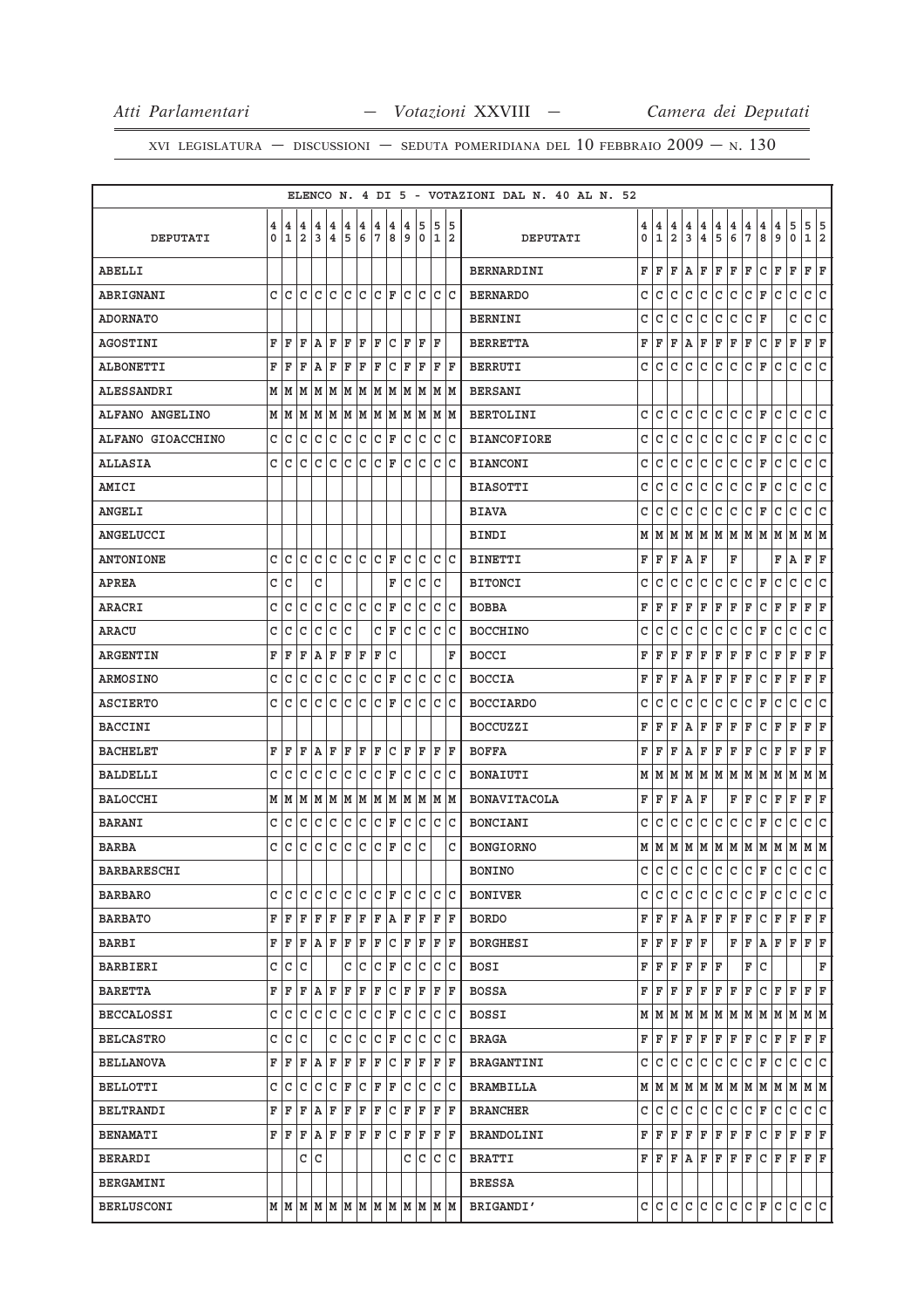|                     |        |                   |                     |                                                                 |                         |        |             |        |        |              |        |        |         |                   | ELENCO N. 4 DI 5 - VOTAZIONI DAL N. 40 AL N. 52 |                  |                     |                     |        |                              |                       |               |                     |              |              |                                                                             |                     |           |
|---------------------|--------|-------------------|---------------------|-----------------------------------------------------------------|-------------------------|--------|-------------|--------|--------|--------------|--------|--------|---------|-------------------|-------------------------------------------------|------------------|---------------------|---------------------|--------|------------------------------|-----------------------|---------------|---------------------|--------------|--------------|-----------------------------------------------------------------------------|---------------------|-----------|
| DEPUTATI            | 4<br>0 | 4<br>$\mathbf{1}$ | 4<br>$\overline{a}$ | 4<br>3                                                          | 4<br>$\overline{\bf 4}$ | 4<br>5 | 4<br>6      | 4<br>7 | 4<br>8 | 4<br>9       | 5<br>0 | 5<br>1 | 5<br>12 |                   | DEPUTATI                                        | 4<br>$\mathbf 0$ | 4<br>$\mathbf{1}$   | 4<br>$\overline{2}$ | 4<br>3 | 4<br>$\overline{\mathbf{4}}$ | 4<br>5                | $\frac{4}{6}$ | 4<br>$\overline{7}$ | 4<br>8       | 4<br>9       | 5<br>0                                                                      | 5 5<br>$\mathbf{1}$ | $\vert$ 2 |
| <b>BRIGUGLIO</b>    | C      | C                 | C                   |                                                                 | C                       | lc     | C           | C      | ΙF     | C            | lc     | C      | Iс      | <b>CENNI</b>      |                                                 |                  |                     |                     |        |                              |                       |               |                     |              |              |                                                                             |                     |           |
| <b>BRUGGER</b>      | F      | F                 | F                   | ΙF                                                              | $\mathbf F$             | ΙF     | F           | F      | A      | F            | F      | ΙF     | ΙF      | <b>CENTEMERO</b>  |                                                 | c                | C                   | c                   | C      | c                            | C                     | C             | c                   | F            | c            | C                                                                           | c                   | C         |
| <b>BRUNETTA</b>     | C      | C                 | C                   | C                                                               | C                       | C      | C           | C      | ΙF     | C            | C      |        | C       | <b>CERA</b>       |                                                 | F                | F                   | F                   | F      | F                            | F                     | ΙF            | F                   | С            | F            | F                                                                           | F                   | F         |
| <b>BRUNO</b>        | C      | C                 | C                   | C                                                               | C                       | C      | C           | C      | F      | C            | C      | lc.    | lc.     | CERONI            |                                                 | С                | С                   | C                   | C      | C                            | С                     | C             | C                   | F            | C            | C                                                                           | $\mathtt{C}$        | C         |
| <b>BUCCHINO</b>     |        |                   |                     |                                                                 |                         |        |             |        |        |              |        |        |         | <b>CESA</b>       |                                                 | F                | F                   | F                   | F      | F                            | F                     |               |                     |              |              | F                                                                           | F                   | F         |
| <b>BUONANNO</b>     | C      | C                 | C                   | C                                                               | C                       | C      | C           | C      | ΙF     | C            | C      | C      | lc      | <b>CESARIO</b>    |                                                 | F                | ΙF                  | F                   | A      | F                            | F                     | F             | F                   | C            | F            | F                                                                           | F                   | F         |
| <b>BUONFIGLIO</b>   | М      | M                 | M                   | M                                                               | lм                      | M      | M           | M      | M      | M            | M      | M      | lМ      | <b>CESARO</b>     |                                                 | C                | C                   | C                   | C      | $\mathtt{C}$                 | $\mathtt{C}$          | C             | $\mathtt{C}$        | F            | C            | C                                                                           | $\mathtt{C}$        | C         |
| <b>BURTONE</b>      | F      | F                 | F                   | ١A                                                              | F                       | F      | F           | F      | C      | ΙF           | ΙF     | F      | ΙF      | CHIAPPORI         |                                                 | С                | C                   | C                   | C      | C                            | С                     | C             | С                   | F            | C            | C                                                                           | С                   | C         |
| <b>BUTTIGLIONE</b>  |        | MM                | M                   | MM                                                              |                         | M M    |             | M M    |        | M            | lМ     |        | M M     | CICCANTI          |                                                 | F                | F                   | F                   | F      | F                            | F                     | F             | F                   | С            | F            | F                                                                           | F                   | F         |
| CALABRIA            | C      | C                 | C                   | C                                                               | C                       | C      | C           | c      | ΙF     | C            | C      | C      | lc      | CICCHITTO         |                                                 | C                | C                   | C                   | С      | C                            | С                     | C             | C                   | F            | C            | C                                                                           | C                   | C         |
| CALDERISI           | C      | C                 | C                   | C                                                               | C                       | C      | C           | C      | F      | C            | c      | C      | lc      | CICCIOLI          |                                                 | С                | С                   | С                   | C      |                              | c                     | C             | С                   | F            | C            | C                                                                           | с                   | c         |
| CALDORO             | C      | C                 | C                   | C                                                               | C                       | C      | C           | C      | F      | C            | C      | C      | lc      | CICU              |                                                 |                  |                     | C                   | C      | C                            |                       |               |                     | F            | C            |                                                                             | C                   | C         |
| CALEARO CIMAN       | F      | F                 | F                   | ١A                                                              | F                       | ΙF     | F           | F      | C      | F            | ΙF     | F      | F       | CIMADORO          |                                                 |                  |                     |                     |        |                              |                       | F             | ΙF                  | A            |              | F                                                                           | F                   | F         |
| CALGARO             | F      | F                 | F                   | A                                                               | F                       | F      | F           | F      | C      | F            | ΙF     | F      | ΙF      | <b>CIOCCHETTI</b> |                                                 |                  |                     |                     |        |                              |                       |               |                     |              | F            | F                                                                           | F                   | F         |
| CALLEGARI           | C      | C                 | C                   | C                                                               | C                       | C      | C           | C      | ΙF     | C            | C      | C      | ΙC      | CIRIELLI          |                                                 |                  | MM                  |                     | MMM    |                              | MM                    |               | M                   | lм           | M            | M                                                                           | MM                  |           |
| CALVISI             | F      | F                 | F                   | ١A                                                              | F                       | F      | F           | F      | C      | ΙF           | F      | F      | ΙF      | <b>CIRIELLO</b>   |                                                 | F                | F                   | ΙF                  | F      | F                            | F                     | F             | F                   | С            | F            | F                                                                           | F                   | ΙF        |
| CAMBURSANO          | F      | F                 | F                   | F                                                               | F                       | F      | F           | F      | Α      | F            | F      | F      | ΙF      | CODURELLI         |                                                 | F                | F                   | F                   | Α      | F                            | F                     | F             | F                   | С            | F            | F                                                                           | F                   | F         |
| <b>CAPANO</b>       | F      | F                 | F                   | A                                                               | F                       | F      | F           | F      | C      | F            | ΙF     | F      | ΙF      | COLANINNO         |                                                 |                  |                     |                     |        |                              |                       |               |                     |              |              |                                                                             |                     |           |
| CAPARINI            | М      | M                 | M                   | M                                                               | M                       | M      | M           | M      | M      | M            | M      | M      | M       | <b>COLOMBO</b>    |                                                 | F                | ΙF                  | F                   | F      | F                            |                       | F             | F                   | C            | F            | F                                                                           | F                   | F         |
| CAPITANIO SANTOLINI | F      | ΙF                | F                   | F                                                               | F                       | F      | F           | F      | C      | F            | F      | F      | F       | COLUCCI           |                                                 |                  | M   M   M   M       |                     |        |                              | M   M   M   M   M   M |               |                     |              |              | M                                                                           | MM                  |           |
| CAPODICASA          | F      | F                 | F                   | ١A                                                              | F                       | F      | F           | F      | C      | F            | ΙF     | F      | F       | COMAROLI          |                                                 | C                | С                   | C                   | С      | C                            | С                     | C             | С                   | F            | C            | С                                                                           | C                   | c         |
| CARDINALE           | F      | F                 | F                   | A                                                               | F                       | F      | F           | F      | C      | F            | ΙF     | F      | ΙF      | COMMERCIO         |                                                 | C                | C                   | C                   | C      | C                            | С                     | C             | $\mathtt{C}$        | F            | C            | C                                                                           | C                   |           |
| CARELLA             | F      | F                 | F                   | F                                                               | F                       | F      | F           | F      | C      | F            | ΙF     | F      | ΙF      | COMPAGNON         |                                                 | F                | F                   | F                   | F      | F                            | F                     | F             | F                   | C            | F            | F                                                                           | F                   | F         |
| CARFAGNA            | C      | C                 | C                   | C                                                               | C                       | C      | C           | C      | F      | C            | C      | C      | lc      | CONCIA            |                                                 | F                | F                   | F                   | F      | F                            | F                     | F             | F                   | C            | F            | F                                                                           | F                   | F         |
| CARLUCCI            | C      | C                 | C                   | C                                                               | С                       | C      | С           | C      | F      | C            | c      | C      | lc      | CONSIGLIO         |                                                 | С                | С                   | С                   | C      | С                            | С                     | C             | С                   | F            | C            | С                                                                           | с                   | C         |
| CARRA ENZO          | F      | F                 | $\mathbf F$         | A                                                               | F                       | ΙF     | $\mathbf F$ | ΙF     | C      | F            | F      | F      | F       | CONSOLO           |                                                 | C                | C                   | c.                  | c      | c                            | c.                    | c             | C                   | ΙF           | $\mathtt{C}$ | $\mathtt{C}$                                                                | C                   | l C       |
| CARRA MARCO         | F      | ١F                | ΙF                  | F                                                               | ΙF                      | F      | F           | F      | lc     | lF.          | ΙF     | F      | ΙF      | <b>CONTE</b>      |                                                 |                  | c   c               | l C                 | lc.    | lc.                          | c c                   |               | $ c _F$             |              | C            | $\mathtt{C}$                                                                | c c                 |           |
| CASERO              |        |                   |                     | $M$   $M$   $M$   $M$   $M$   $M$   $M$   $M$   $M$   $M$   $M$ |                         |        |             |        |        |              |        | M M    |         | <b>CONTENTO</b>   |                                                 |                  | c   c               | c.                  | c      | c                            | c c                   |               | $ {\tt C}\, $ F     |              | С            | C                                                                           | c c                 |           |
| CASINI              |        | FF                |                     |                                                                 | F                       |        |             |        |        |              | F   F  |        | F F     | CORSARO           |                                                 | c                | lc.                 | lc.                 | C      | lc.                          | C                     | lc.           | c                   | F            | C            | C                                                                           | C C                 |           |
| CASSINELLI          |        |                   |                     | $C C C C C C C F$                                               |                         |        |             |        |        |              | c c    | c c    |         | CORSINI           |                                                 |                  | $F$ $F$ $F$ $F$ $F$ |                     |        |                              |                       | F F           |                     | $\mathtt{C}$ |              | F F F                                                                       |                     |           |
| CASTAGNETTI         | F      | ΙF                | F                   | A                                                               | F                       | F      | F           | F      | lc.    | ΙF           | F      | F      | ΙF      | COSCIA            |                                                 |                  | FF                  |                     |        |                              | F A F F F             |               | F                   | С            | F            | F                                                                           | FF                  |           |
| CASTELLANI          | C      | C                 | C                   | C                                                               | С                       | C      | С           | С      | F      | С            | lc     |        | C C     | COSENTINO         |                                                 |                  | C   C               | lC.                 | lc.    | lc.                          | C                     | lc.           | C F                 |              | C            | C                                                                           | c c                 |           |
| CASTIELLO           | C      | ГC                | C                   | C                                                               | lc.                     | c      | lc.         | c      | F      | C            | lc     |        | c c     | COSENZA           |                                                 |                  | C                   |                     |        |                              |                       |               |                     |              |              |                                                                             |                     | C         |
| CATANOSO            |        | C                 | c                   | l c                                                             |                         | C      |             |        | C F    | $\mathtt{C}$ | lc     |        |         | COSSIGA           |                                                 |                  |                     |                     |        |                              |                       |               |                     |              |              |                                                                             |                     |           |
| <b>CATONE</b>       | C      | lс                | C                   | C                                                               | C                       | C      | с           |        | C F    | C            | lc     | C      | ΙC      | <b>COSTA</b>      |                                                 |                  | c Ic                | l C                 | l C    | lc.                          | c c                   |               | $ C $ F             |              | c            | C                                                                           | C C                 |           |
| CAUSI               | F      | ΙF                | F                   | Α                                                               | F                       | F      | F           | F      | C      | F            | ΙF     | F      | ΙF      | COTA              |                                                 |                  | c   c               | C                   | C      | С                            | c                     | lc.           | C F                 |              | С            | c                                                                           | c Ic                |           |
| CAVALLARO           |        | FF                | F                   | A                                                               | F                       | F F    |             | F F    |        |              | F F    | F      | ΙF      | CRAXI             |                                                 |                  |                     |                     |        |                              |                       |               |                     |              |              | $M$   $M$   $M$   $M$   $M$   $M$   $M$   $M$   $M$   $M$   $M$   $M$   $M$ |                     |           |
| CAZZOLA             | c      | lc                | C                   | C                                                               | C                       | c      | C           | С      | F      | С            | lC.    | C      | lc      | CRIMI             |                                                 |                  |                     |                     |        |                              |                       |               |                     |              |              | $M$   $M$   $M$   $M$   $M$   $M$   $M$   $M$   $M$   $M$   $M$   $M$   $M$ |                     |           |
| CECCACCI RUBINO     | C      | ГC                | с                   | С                                                               | с                       | С      | с           | C      | F      | С            | lC.    | с      | ТC      | CRISTALDI         |                                                 |                  |                     |                     |        |                              |                       |               |                     |              |              |                                                                             |                     |           |
| CECCUZZI            |        | FF                | F                   | $A$ $F$                                                         |                         | ΙF     | F           | F      | lc.    | F            | lF.    | F F    |         | <b>CROSETTO</b>   |                                                 |                  |                     |                     |        |                              |                       |               |                     |              |              | $M$   $M$   $M$   $M$   $M$   $M$   $M$   $M$   $M$   $M$   $M$   $M$       |                     |           |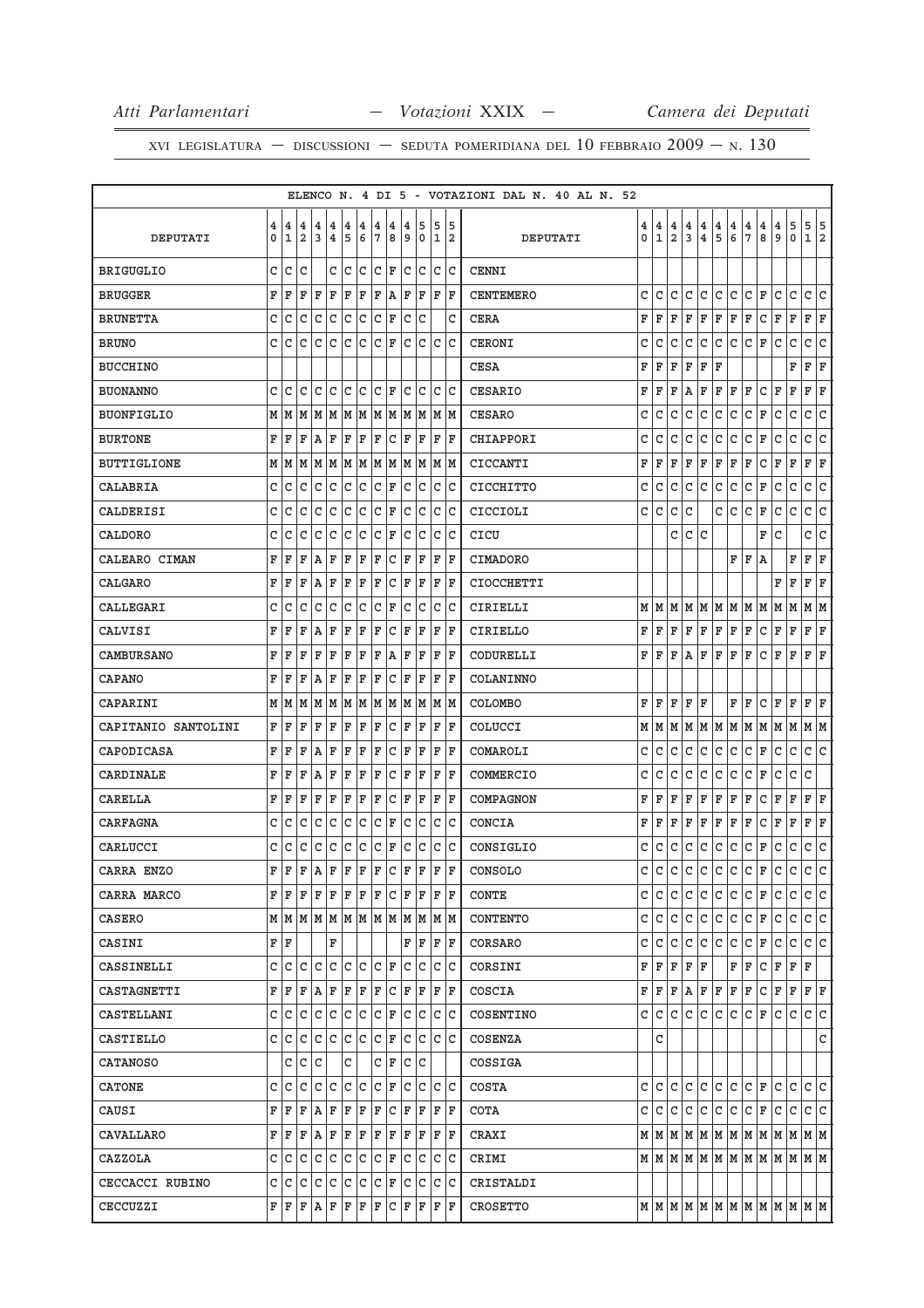|                    |              |              |                |                                                                                                                                                                                 |              |              |       |              |                    |     |                   |       |      | ELENCO N. 4 DI 5 - VOTAZIONI DAL N. 40 AL N. 52                                                                                                                                                                                                                                                                                                                                               |                |                |                |                         |                |               |                                       |               |                                                                                                                                                                                                                                                    |                                       |                                       |                                                 |                         |
|--------------------|--------------|--------------|----------------|---------------------------------------------------------------------------------------------------------------------------------------------------------------------------------|--------------|--------------|-------|--------------|--------------------|-----|-------------------|-------|------|-----------------------------------------------------------------------------------------------------------------------------------------------------------------------------------------------------------------------------------------------------------------------------------------------------------------------------------------------------------------------------------------------|----------------|----------------|----------------|-------------------------|----------------|---------------|---------------------------------------|---------------|----------------------------------------------------------------------------------------------------------------------------------------------------------------------------------------------------------------------------------------------------|---------------------------------------|---------------------------------------|-------------------------------------------------|-------------------------|
|                    | 4            | 4            | $\overline{4}$ | 4                                                                                                                                                                               | 4            | 4            | 4     | 4            | 4                  | 4   | 5                 | 5     | 15   |                                                                                                                                                                                                                                                                                                                                                                                               | 4 <sup>1</sup> | 4              | 4              | $\overline{\mathbf{4}}$ | 4              |               |                                       |               |                                                                                                                                                                                                                                                    |                                       |                                       |                                                 |                         |
| <b>DEPUTATI</b>    | 0            | $\mathbf{1}$ | $\overline{a}$ | 3                                                                                                                                                                               |              | 4 5          | 6     |              | 7 8                | 9   |                   | 0 1 2 |      | DEPUTATI                                                                                                                                                                                                                                                                                                                                                                                      | $\mathbf 0$    | $\overline{1}$ | $\overline{a}$ | 3                       | $\overline{4}$ | $\frac{4}{5}$ | $\begin{array}{c} 4 \\ 6 \end{array}$ | $\frac{4}{7}$ | $\frac{4}{8}$                                                                                                                                                                                                                                      | $\begin{array}{c} 4 \\ 9 \end{array}$ | $\begin{array}{c} 5 \\ 0 \end{array}$ | $\begin{array}{c c} 5 & 5 \\ 1 & 2 \end{array}$ |                         |
| CROSIO             | C            | C            | c              | $\mathsf{C}$                                                                                                                                                                    |              |              | c c c |              | C F                |     | lc lc lc lc       |       |      | <b>DOZZO</b>                                                                                                                                                                                                                                                                                                                                                                                  |                | MM             | м              | M                       | м              |               |                                       | MMM           | MM                                                                                                                                                                                                                                                 |                                       | М                                     | M M                                             |                         |
| <b>CUOMO</b>       | F            | F            | F              | A                                                                                                                                                                               | $\mathbf{F}$ |              | F F   |              |                    |     | F C F F           | F F   |      | <b>DRAGO</b>                                                                                                                                                                                                                                                                                                                                                                                  | F              | F              | F              | F                       | F              | $\mathbf F$   | F                                     | F             | $\mathtt{C}$                                                                                                                                                                                                                                       | F                                     | $\mathbf F$                           | F F                                             |                         |
| CUPERLO            | F            | F            | F              | ١A                                                                                                                                                                              | F            | $\mathbf{F}$ | F     | F            | C                  | F   | F                 | F  F  |      | DUILIO                                                                                                                                                                                                                                                                                                                                                                                        | F              | F              | F              | Α                       | F              | F             | F                                     | F             | С                                                                                                                                                                                                                                                  | F                                     | F                                     | F                                               | F                       |
| D'ALEMA            | F            | F            | F              | Α                                                                                                                                                                               | F            | F            | F     | F            |                    |     | C F A F F         |       |      | DUSSIN GUIDO                                                                                                                                                                                                                                                                                                                                                                                  | C              | C              | C              | $\mathtt{C}$            | $\mathtt{C}$   | $\mathtt{C}$  | $\mathtt{C}$                          | C             | F                                                                                                                                                                                                                                                  | $\mathtt{C}$                          | C                                     | C                                               | c                       |
| DAL LAGO           | C            | C            | C              | $\mathtt{C}$                                                                                                                                                                    | $\mathtt{C}$ | C            | c     |              | $ c $ F            |     | c c               | c c   |      | DUSSIN LUCIANO                                                                                                                                                                                                                                                                                                                                                                                | Ċ              |                | C              | C                       | $\mathtt{C}$   | C             | $\mathtt{C}$                          | C             | F                                                                                                                                                                                                                                                  | $\mathtt{C}$                          | $\mathtt{C}$                          | C                                               | c                       |
| DAL MORO           | F            | F            | F              | A                                                                                                                                                                               | F            | F            | ΙF    | F            | C F                |     | F                 | F F   |      | <b>ESPOSITO</b>                                                                                                                                                                                                                                                                                                                                                                               | F              | F              | F              | F                       | F              | F             | F                                     | F             | С                                                                                                                                                                                                                                                  | F                                     | F                                     | F F                                             |                         |
| <b>DAMIANO</b>     | F            | F            | F              | AF                                                                                                                                                                              |              | F            | F     | F            |                    |     | C F F             | F F   |      | <b>EVANGELISTI</b>                                                                                                                                                                                                                                                                                                                                                                            | F              | F              | F              | F                       | F              | F             | F                                     | F             | A                                                                                                                                                                                                                                                  | F                                     | F                                     | F F                                             |                         |
| D'AMICO            | c            | C            | c              | С                                                                                                                                                                               | C            |              | c c   |              | C F                |     | c c               | lc Ic |      | <b>FADDA</b>                                                                                                                                                                                                                                                                                                                                                                                  | F              | F              | F              | A                       |                |               |                                       |               |                                                                                                                                                                                                                                                    | F                                     | F                                     | FF                                              |                         |
| D' ANTONA          | F.           | F            | F              | A                                                                                                                                                                               | F            | F            | F     | F            | $ C $ F            |     | F                 | F  F  |      | <b>FAENZI</b>                                                                                                                                                                                                                                                                                                                                                                                 | C              | C              | C              | C                       | c              | С             | c                                     | С             | F                                                                                                                                                                                                                                                  | C                                     | C                                     | C                                               | c                       |
| D'ANTONI           | F            | F            | F              | F                                                                                                                                                                               | $\mathbf F$  | F            | F     | F            | c                  | F   | F                 | F F   |      | <b>FALLICA</b>                                                                                                                                                                                                                                                                                                                                                                                | c              | C              | c              | C                       | С              | С             | С                                     | c             | F                                                                                                                                                                                                                                                  | С                                     | C                                     | с                                               | C                       |
| DE ANGELIS         | C            | C            | С              | C                                                                                                                                                                               | $\mathtt{C}$ | c.           | C     |              | $ c $ F            |     | c c               | c c   |      | <b>FARINA GIANNI</b>                                                                                                                                                                                                                                                                                                                                                                          | F              | F              | F              | F                       | F              | F             | F                                     | F             | C                                                                                                                                                                                                                                                  | F                                     | F                                     | F F                                             |                         |
| DE BIASI           | F            | F            | F              | ΙA                                                                                                                                                                              | F            | ΙF           | F     |              | F A F              |     | F                 | F F   |      | <b>FARINA RENATO</b>                                                                                                                                                                                                                                                                                                                                                                          | C              | C              | $\mathtt{C}$   | $\mathtt{C}$            | $\mathtt{C}$   | $\mathtt{C}$  | $\mathtt{C}$                          | C             | F                                                                                                                                                                                                                                                  | $\mathtt{C}$                          | $\mathtt{C}$                          | $\mathtt{C}$                                    | c                       |
| DE CAMILLIS        | C            | C            | С              | С                                                                                                                                                                               | $\mathtt{C}$ | C            | С     |              | F                  |     | c c               | c c   |      | FARINA COSCIONI                                                                                                                                                                                                                                                                                                                                                                               | F              | F              | F              | А                       | F              | F             | F                                     | F             | C                                                                                                                                                                                                                                                  |                                       | F                                     | F F                                             |                         |
| DE CORATO          | c            | C            | С              | C                                                                                                                                                                               | $\mathtt{C}$ | lc.          |       |              | $ C C $ F          |     | c c c c           |       |      | <b>FARINONE</b>                                                                                                                                                                                                                                                                                                                                                                               | F              | F              | F              | Α                       | F              | F             | F                                     | F             | c                                                                                                                                                                                                                                                  | F                                     | F                                     |                                                 | F                       |
| DE GIROLAMO        | C            | C            | C              | C                                                                                                                                                                               | $\mathtt{C}$ | lc.          | lc.   |              | C F                |     | c c               | c c   |      | <b>FASSINO</b>                                                                                                                                                                                                                                                                                                                                                                                | F              | F              | F              | А                       | F              | F             | F                                     | F             | c                                                                                                                                                                                                                                                  | F                                     |                                       | F                                               | ΙF                      |
| <b>DELFINO</b>     |              | FF           | F              | F                                                                                                                                                                               | F            | F F          |       | $\mathbf{F}$ | $ C $ F            |     |                   | F F   |      | <b>FAVA</b>                                                                                                                                                                                                                                                                                                                                                                                   | С              | С              | С              | С                       | С              | С             | С                                     | С             | F                                                                                                                                                                                                                                                  | С                                     | C                                     | С                                               | c                       |
| DELLA VEDOVA       | C            | C            | С              | C                                                                                                                                                                               | $\mathtt{C}$ | lc.          | c     | c.           | F                  |     | c c               | lc lc |      | <b>FAVIA</b>                                                                                                                                                                                                                                                                                                                                                                                  | F              | F              | F              | F                       | F              | F             | F                                     | F             | Α                                                                                                                                                                                                                                                  | F                                     | F                                     | F                                               | ΙF                      |
| DELL'ELCE          | C            | C            | C              | C                                                                                                                                                                               | $\mathtt{C}$ | c.           | c     |              | $ c _{\mathbf{F}}$ | lc. |                   | c c   |      | FEDI                                                                                                                                                                                                                                                                                                                                                                                          | F              | F              | F              | Α                       | F              | $\mathbf F$   | F                                     | F             | $\mathtt{C}$                                                                                                                                                                                                                                       | F                                     | $\mathbf F$                           | F F                                             |                         |
| DEL TENNO          | C            | C            | С              | С                                                                                                                                                                               | $\mathtt{C}$ | c            | c     |              | $ {\tt C}\, $ F    |     | c c               | c c   |      | FEDRIGA                                                                                                                                                                                                                                                                                                                                                                                       | C              | C              | C              | C                       | C              | С             | c                                     | $\mathtt{C}$  | F                                                                                                                                                                                                                                                  | С                                     | С                                     | C                                               | C                       |
| DE LUCA            | c            | C            | с              | С                                                                                                                                                                               | С            | c            | C     |              | C F                | C   | lc                | lc Ic |      | FERRANTI                                                                                                                                                                                                                                                                                                                                                                                      | F              | F              | F              | Α                       | F              | F             | F                                     | F             | С                                                                                                                                                                                                                                                  | F                                     | F                                     | F                                               | ΙF                      |
| DE MICHELI         | F            | F            | $\mathbf{F}$   | AF                                                                                                                                                                              |              | F            | F     | F            |                    |     | C F F             | F  F  |      | FERRARI                                                                                                                                                                                                                                                                                                                                                                                       | F              | F              | F              | А                       | F              | F             | F                                     | F             | С                                                                                                                                                                                                                                                  | F                                     | F                                     | FF                                              |                         |
| DE NICHILO RIZZOLI | C            | C            | C              |                                                                                                                                                                                 | c            | lc           | C     |              | $ {\tt C}\, $ F    | lc. | lc.               | lc lc |      | <b>FIANO</b>                                                                                                                                                                                                                                                                                                                                                                                  | F              | F              | F              | Α                       | F              | F             | F                                     | F             | С                                                                                                                                                                                                                                                  | F                                     | F                                     | $\mathbf F$                                     | $\mathbf F$             |
| DE PASQUALE        |              | FF           | F              | lA.                                                                                                                                                                             | F            | F F          |       |              |                    |     | F C F F           | F F   |      | <b>FIORIO</b>                                                                                                                                                                                                                                                                                                                                                                                 | F              | F              | F              | F                       | F              | F             | F                                     | F             | С                                                                                                                                                                                                                                                  | F                                     |                                       | F F                                             |                         |
| DE POLI            | F            | ΙF           | F              | F                                                                                                                                                                               | $\mathbf F$  | ΙF           |       |              |                    |     |                   |       |      | <b>FIORONI</b>                                                                                                                                                                                                                                                                                                                                                                                | F              | F              | F              | Α                       | F              | F             | F                                     | F             | C                                                                                                                                                                                                                                                  | F                                     | F                                     | F F                                             |                         |
| DE TORRE           |              | FF           |                | $F$ $F$ $F$                                                                                                                                                                     |              | ΙF           | F F   |              |                    |     | F F F F           |       |      | FITTO                                                                                                                                                                                                                                                                                                                                                                                         |                | MM             |                | M M                     |                |               |                                       |               | $\mathbf{M}$ $\mathbf{M}$ $\mathbf{M}$ $\mathbf{M}$ $\mathbf{M}$ $\mathbf{M}$ $\mathbf{M}$                                                                                                                                                         |                                       |                                       | MM                                              |                         |
| DI BIAGIO          | $\mathsf{C}$ | $\mathtt{C}$ | $\mathsf{C}$   |                                                                                                                                                                                 |              | c c l        |       |              |                    |     | $c c _F c c c c $ |       |      | FLUVI                                                                                                                                                                                                                                                                                                                                                                                         | F              | $\mathbf{F}$   | F              | A                       | F              | $\mathbf F$   | F                                     | $\mathbf F$   | <b>C</b>                                                                                                                                                                                                                                           | F                                     | $\mathbf F$                           | F.                                              | $\overline{\mathbf{F}}$ |
| DI CAGNO ABBRESCIA |              |              | c c c          |                                                                                                                                                                                 |              |              |       |              |                    |     |                   |       |      | C C C C F C C C C  FOGLIARDI                                                                                                                                                                                                                                                                                                                                                                  |                |                |                |                         |                |               |                                       |               | $\texttt{F} \mid \texttt{F} \mid \texttt{F} \mid \texttt{F} \mid \texttt{F} \mid \texttt{F} \mid \texttt{C} \mid \texttt{F} \mid \texttt{F} \mid \texttt{F} \mid \texttt{F}$                                                                       |                                       |                                       |                                                 |                         |
| DI CATERINA        |              |              |                |                                                                                                                                                                                 |              |              |       |              |                    |     |                   |       |      | $C C C C C C C F C C C C $ FOGLIATO                                                                                                                                                                                                                                                                                                                                                           |                |                |                |                         |                |               |                                       |               | $C C C C C C C F C C C C C C $                                                                                                                                                                                                                     |                                       |                                       |                                                 |                         |
| DI CENTA           |              |              |                |                                                                                                                                                                                 |              |              |       |              |                    |     |                   |       |      | $C C C C C C C F C C C C $ FOLLEGOT                                                                                                                                                                                                                                                                                                                                                           |                | c c c          |                |                         | C C            |               | c c                                   |               | C F                                                                                                                                                                                                                                                | $\mathsf{C}$                          | c c c                                 |                                                 |                         |
| DI GIUSEPPE        |              |              |                | F F F                                                                                                                                                                           |              |              |       |              |                    |     |                   |       |      | $F F F A F F F F$ FONTANA GREGORIO                                                                                                                                                                                                                                                                                                                                                            |                |                |                |                         |                |               |                                       |               | c c c c c c c c F c c c c c                                                                                                                                                                                                                        |                                       |                                       |                                                 |                         |
| DIMA               |              |              |                | c c c c c c c c F c c c c c                                                                                                                                                     |              |              |       |              |                    |     |                   |       |      | FONTANA VINCENZO ANTO.                                                                                                                                                                                                                                                                                                                                                                        |                |                |                |                         |                |               |                                       |               |                                                                                                                                                                                                                                                    |                                       |                                       |                                                 |                         |
| <b>D'INCECCO</b>   |              |              |                |                                                                                                                                                                                 |              |              |       |              |                    |     |                   |       |      | $F F F A F F F F C F F F F $ FONTANELLI                                                                                                                                                                                                                                                                                                                                                       |                |                |                |                         | F F F A F      |               | F F F                                 |               | $C$ $F$ $F$                                                                                                                                                                                                                                        |                                       |                                       |                                                 | F                       |
| DIONISI            |              |              |                | $\mathbf{F} \left  \mathbf{F} \right  \mathbf{F} \left  \mathbf{F} \right  \mathbf{F} \left  \mathbf{F} \right  \mathbf{F} \left  \mathbf{F} \right  \mathbf{C} \left  \right.$ |              |              |       |              |                    |     |                   |       |      | FORCOLIN                                                                                                                                                                                                                                                                                                                                                                                      |                |                |                |                         |                | C C C C C C   |                                       |               |                                                                                                                                                                                                                                                    |                                       | F C C C C                             |                                                 |                         |
| DI PIETRO          |              |              |                |                                                                                                                                                                                 |              |              |       |              |                    |     |                   |       |      | $\mathbb F$ $\mathbb F$ $\mathbb F$ $\mathbb F$ $\mathbb C$ $\mathbb F$ $\mathbb F$ $\mathbb F$ $\mathbb F$ $\mathbb F$ $\mathbb F$ $\mathbb F$ $\mathbb C$ $\mathbb F$ $\mathbb F$ $\mathbb F$ $\mathbb F$ $\mathbb F$ $\mathbb F$ $\mathbb F$ $\mathbb F$ $\mathbb F$ $\mathbb F$ $\mathbb F$ $\mathbb F$ $\mathbb F$ $\mathbb F$ $\mathbb F$ $\mathbb F$ $\mathbb F$ $\mathbb F$ $\mathbb$ |                | cicicic        |                |                         |                | c             |                                       |               |                                                                                                                                                                                                                                                    | C.                                    |                                       | c c                                             |                         |
| D'IPPOLITO VITALE  |              |              |                |                                                                                                                                                                                 |              |              |       |              |                    |     |                   |       |      | $c c c c c c c c F c c c c $ Formisano aniello                                                                                                                                                                                                                                                                                                                                                |                |                |                |                         |                |               |                                       |               | F F F A                                                                                                                                                                                                                                            |                                       | F F F F                               |                                                 |                         |
| DI STANISLAO       |              |              |                | F F F F F F F F C F F                                                                                                                                                           |              |              |       |              |                    |     |                   |       | IF L | FORMISANO ANNA TERESA                                                                                                                                                                                                                                                                                                                                                                         | F F            |                |                | F                       |                | F             |                                       |               |                                                                                                                                                                                                                                                    |                                       | F F F                                 |                                                 |                         |
| DISTASO            |              |              |                |                                                                                                                                                                                 |              |              |       |              |                    |     |                   |       |      | $C C C C C C C F C C C C F$ FOTI ANTONINO                                                                                                                                                                                                                                                                                                                                                     |                |                |                |                         |                |               |                                       |               |                                                                                                                                                                                                                                                    |                                       |                                       |                                                 |                         |
| DIVELLA            |              |              |                | c c c c c                                                                                                                                                                       |              |              |       |              |                    |     | $ c c _F c c c c$ |       |      | FOTI TOMMASO                                                                                                                                                                                                                                                                                                                                                                                  |                |                |                |                         |                |               |                                       |               |                                                                                                                                                                                                                                                    |                                       |                                       |                                                 |                         |
| DI VIRGILIO        |              |              |                | $C C C C C C C F C C C C C $                                                                                                                                                    |              |              |       |              |                    |     |                   |       |      | FRANCESCHINI                                                                                                                                                                                                                                                                                                                                                                                  |                |                |                |                         |                |               |                                       |               | $\mathbf{F} \left  \mathbf{F} \right  \mathbf{F} \left  \mathbf{A} \right  \mathbf{F} \left  \mathbf{F} \right  \mathbf{F} \left  \mathbf{C} \right  \mathbf{F} \left  \mathbf{F} \right  \mathbf{F} \left  \mathbf{F} \right  \mathbf{F} \right $ |                                       |                                       |                                                 |                         |
| DONADI             |              |              |                |                                                                                                                                                                                 |              |              |       |              |                    |     |                   |       |      | $F F F F F F F F A F F F F F$ FRANZOSO                                                                                                                                                                                                                                                                                                                                                        |                |                |                |                         |                |               |                                       |               | C C C C C C C F C C C C C                                                                                                                                                                                                                          |                                       |                                       |                                                 |                         |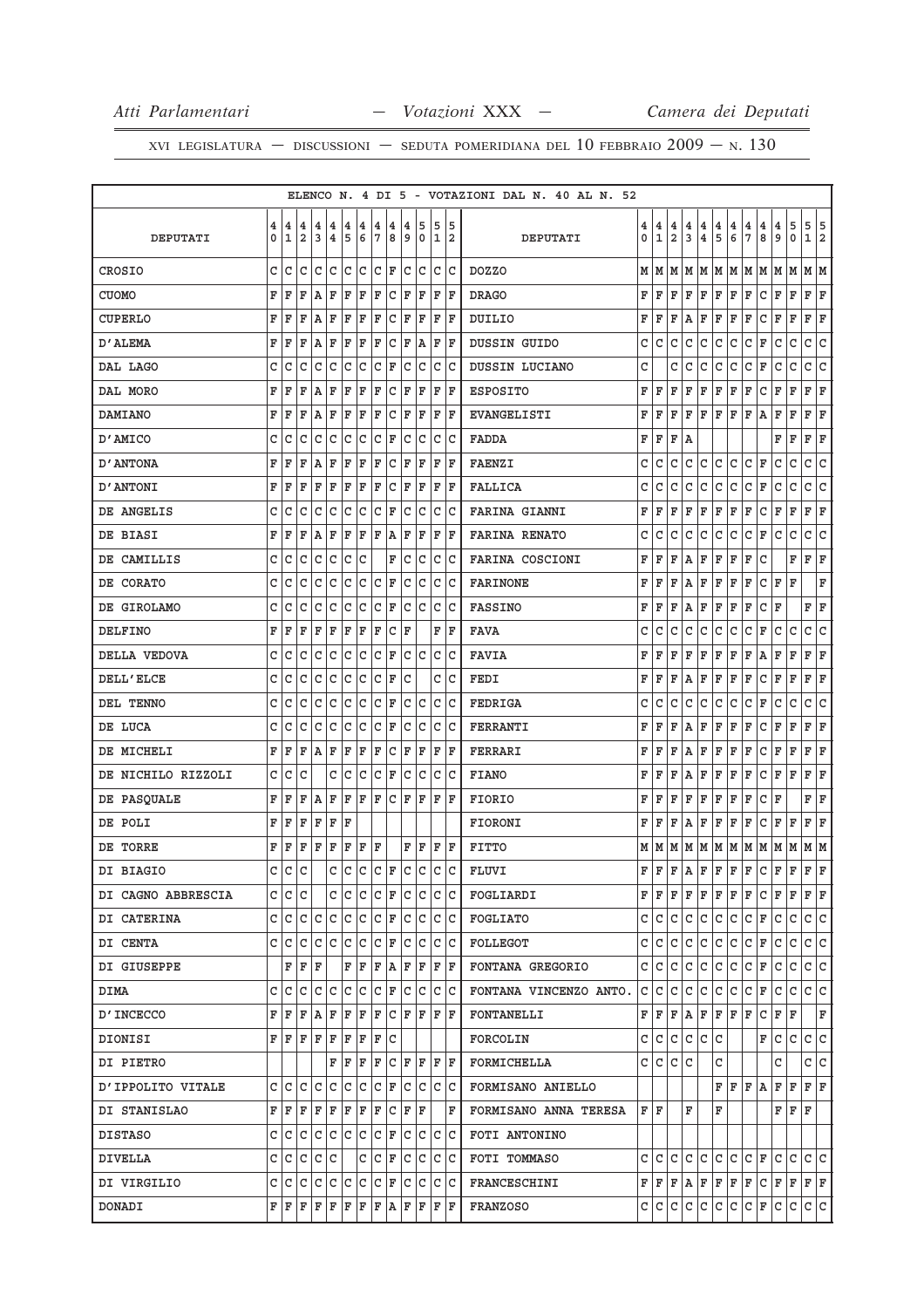|                     |   |                                                                                                                                            |              |           |                |       |                 |                 |                 |              |                                                                 |    |       |     | ELENCO N. 4 DI 5 - VOTAZIONI DAL N. 40 AL N. 52 |    |              |                |              |                         |               |                                       |               |                         |          |                                       |                                                                             |              |
|---------------------|---|--------------------------------------------------------------------------------------------------------------------------------------------|--------------|-----------|----------------|-------|-----------------|-----------------|-----------------|--------------|-----------------------------------------------------------------|----|-------|-----|-------------------------------------------------|----|--------------|----------------|--------------|-------------------------|---------------|---------------------------------------|---------------|-------------------------|----------|---------------------------------------|-----------------------------------------------------------------------------|--------------|
|                     | 4 | 4                                                                                                                                          | 4            | 4         | 4              | 4     | 4               | 4               | 4               | 4            | 5                                                               | 5  |       | 15  |                                                 | 4  | 4            | 4              | 4            | 4                       |               |                                       |               | 4                       | 4        |                                       |                                                                             |              |
| DEPUTATI            | 0 | 1                                                                                                                                          | 2            | 3         | $\overline{4}$ | 5     | $6\phantom{1}6$ | $7\phantom{.0}$ | 8               | و            | 0                                                               |    | 12    |     | DEPUTATI                                        | 0  | $\mathbf{1}$ | $\overline{a}$ | 3            | $\overline{\mathbf{4}}$ | $\frac{4}{5}$ | $\begin{array}{c} 4 \\ 6 \end{array}$ | $\frac{4}{7}$ | $\overline{\mathbf{8}}$ | و        | $\begin{array}{c} 5 \\ 0 \end{array}$ | $\begin{array}{c c} 5 & 5 \\ 1 & 2 \end{array}$                             |              |
| FRASSINETTI         | C | lc                                                                                                                                         | C            | lc.       | lc.            | c c   |                 | C F             |                 |              | lc Ic                                                           |    | lc Ic |     | <b>GOLFO</b>                                    | C  | c            | C              | $\mathtt{C}$ | $\mathtt{C}$            | C             | C                                     | $\mathtt{C}$  | $\mathbf F$             | C        | $\mathtt{C}$                          | $\mathtt{C}$                                                                |              |
| FRATTINI            |   | M M                                                                                                                                        |              |           |                |       |                 |                 |                 |              |                                                                 |    |       |     | <b>GOTTARDO</b>                                 | C  | С            | С              | С            | С                       | c             | С                                     | С             | F                       | С        | С                                     | c                                                                           | C            |
| <b>FRONER</b>       | F | ΙF                                                                                                                                         | F            | ΙA        | ΙF             | ΙF    | ΙF              | ΙF              | C               | ΙF           | ΙF                                                              | F  | ΙF    |     | GOZI                                            | F  | F            | F              | Α            | F                       | F             | F                                     | F             | С                       | F        | F                                     | F                                                                           | F            |
| <b>FUCCI</b>        | C | C                                                                                                                                          | c            | C         | lc.            | lc.   | lc.             |                 | C F             | C            | lc.                                                             |    | c c   |     | <b>GRANATA</b>                                  | С  | С            | C              | С            | C                       | С             | C                                     | C             | F                       | C        | $\mathtt{C}$                          | C                                                                           | C            |
| <b>FUGATTI</b>      | C | C                                                                                                                                          | C            | C         | C              | c     | C               | C               | ΙF              | C            | C                                                               | C  |       | ΙC  | GRASSI                                          | F  | F            | F              | Α            | F                       | F             | F                                     | F             | C                       | F        | F                                     | F                                                                           | F            |
| <b>GAGLIONE</b>     |   |                                                                                                                                            |              |           |                |       |                 |                 |                 |              |                                                                 |    |       |     | <b>GRAZIANO</b>                                 | F  | F            | F              | F            | F                       | F             | F                                     | F             | C                       | F        | F                                     | F                                                                           | F            |
| <b>GALATI</b>       |   |                                                                                                                                            |              |           |                |       |                 |                 |                 |              |                                                                 |    |       |     | GRIMALDI                                        | C  | С            | $\mathtt{C}$   | $\mathtt{C}$ | $\mathtt{C}$            | C             | $\mathtt{C}$                          | C             | F                       |          | C                                     | $\mathtt{C}$                                                                | $\mathtt{C}$ |
| GALLETTI            |   |                                                                                                                                            |              |           |                |       |                 |                 |                 |              |                                                                 |    |       |     | GRIMOLDI                                        | c  | C            | С              | С            | С                       | c             | С                                     | c             | F                       | C        | C                                     | C                                                                           | C            |
| <b>GARAGNANI</b>    | C | l C                                                                                                                                        | C            | lc.       | l C            | lc Ic |                 | C  F            |                 | C            | lc.                                                             |    | lc Ic |     | GUZZANTI                                        |    |              |                |              |                         |               |                                       |               |                         |          |                                       |                                                                             |              |
| GARAVINI            | F | l F                                                                                                                                        | F            | ١A        | ΙF             | ΙF    | ΙF              | ΙF              | C               | ΙF           | ΙF                                                              | ΙF | ١F    |     | HOLZMANN                                        | c  | С            | С              | С            | С                       | С             | С                                     | С             | F                       | С        | C                                     | С                                                                           | C            |
| GAROFALO            |   |                                                                                                                                            |              |           |                |       |                 |                 |                 |              |                                                                 |    |       |     | <b>IANNACCONE</b>                               | C  | С            | C              | С            | C                       | C             | c                                     | C             | F                       | C        | $\mathtt{C}$                          | C                                                                           | c            |
| <b>GAROFANI</b>     | F | ΙF                                                                                                                                         | F            | ΙA        | ΙF             | ΙF    | ΙF              | ΙF              | C               | F            | ΙF                                                              | F  | ١F    |     | IANNARILLI                                      | C  | C            | C              | С            | C                       | С             | c                                     | C             | F                       | С        | $\mathtt{C}$                          | С                                                                           | C            |
| <b>GASBARRA</b>     | F | ΙF                                                                                                                                         | ΙF           | ۱A.       | ΙF             | F     | F               | ΙF              | lc              | ΙF           | ΙF                                                              | F  | İΕ    |     | <b>IANNUZZI</b>                                 | F  | F            | F              | Α            | F                       | F             | F                                     | F             | C                       | F        | F                                     | F<br>F                                                                      |              |
| <b>GATTI</b>        | F | F                                                                                                                                          | F            | A         | F              | F     | ΙF              | F               | C               | F            | F                                                               | F  | ١F    |     | <b>IAPICCA</b>                                  | C  | C            | C              | С            | C                       | C             |                                       | C             |                         | С        | C                                     | $\mathtt{C}$                                                                | C            |
| GAVA                | C | C                                                                                                                                          | C            | C         | c              | lc    | C               | C               | ΙF              | C            | C                                                               | C  |       |     | <b>JANNONE</b>                                  | C  | С            | С              | С            | С                       | c             |                                       | c             | F                       | С        | C                                     | c                                                                           | C            |
| GELMINI             | м | M                                                                                                                                          |              |           |                |       |                 |                 |                 |              | M   M   M   M   M   M   M   M                                   |    | M M   |     | LABOCCETTA                                      | C  | С            | С              | С            | С                       | c             | C                                     | c             | F                       | С        | $\mathtt{C}$                          | C                                                                           | C            |
| <b>GENOVESE</b>     | F | ΙF                                                                                                                                         | F            | A         | F              | ΙF    | F               | ΙF              | C               | ΙF           | ΙF                                                              | ΙF | ΙF    |     | LAFFRANCO                                       | C  | C            | C              | С            | C                       | С             | C                                     | С             | F                       | C        | C                                     | С                                                                           | C            |
| GENTILONI SILVERI   | F | ΙF                                                                                                                                         | F            | lA.       | ΙF             | F     | F               | F               | C               | ΙF           |                                                                 |    | F F   |     | LA FORGIA                                       | F  | F            | F              | F            | F                       | F             | F                                     | F             | С                       | F        | F                                     | F F                                                                         |              |
| <b>GERMANA'</b>     | C | C                                                                                                                                          | C            | C         | C              | lc    | C               | C               | F               | C            | c                                                               | c  |       | ١c  | LAGANA' FORTUGNO                                | F  | F            | F              | Α            | F                       | F             | F                                     | F             | C                       | F        |                                       | F                                                                           | F            |
| GHEDINI             | C | C                                                                                                                                          | C            | C         | C              | lc    | lc.             | C               | F               | $\mathtt{C}$ | lc                                                              |    | c c   |     | LAINATI                                         | C  | С            | С              | C            | C                       | C             | $\mathtt{C}$                          | C             | F                       | С        | C                                     | C                                                                           | c            |
| GHIGLIA             | C | C                                                                                                                                          | C            | C         | C              | C     | С               | C               | ΙF              | C            | c                                                               | С  | lc    |     | LA LOGGIA                                       | C  | C            | C              | С            | С                       | c             | С                                     | c             | F                       | С        | С                                     | c                                                                           | c            |
| GHIZZONI            | F | ΙF                                                                                                                                         | F            | ΙA        | F              | F     | F               | ΙF              | C               | ΙF           | F                                                               | F  | ΙF    |     | LA MALFA                                        | C  | C            | c              | С            | С                       | F             | С                                     | c             | F                       | С        | С                                     | С                                                                           | C            |
| <b>GIACHETTI</b>    | F | F                                                                                                                                          | F            | lA.       | ΙF             | F     | F               | ΙF              | C               | ΙF           | F                                                               |    |       | F   | LAMORTE                                         | с  | с            | С              | C            | C                       | С             | c                                     | С             | F                       | С        | $\mathtt{C}$                          | c                                                                           | c            |
| GIACOMELLI          | F | ΙF                                                                                                                                         | F            | lA.       | ΙF             | ΙF    | F               | ΙF              | C               | ΙF           | ΙF                                                              | ΙF |       | ΙF  | LANDOLFI                                        | С  | C            | C              | C            | C                       |               | C                                     | C             | F                       | С        | С                                     | $\mathtt{C}$                                                                | C            |
| GIACOMONI           | C | C                                                                                                                                          | C            |           | C              | lc    | C               | C               | F               | C            | C                                                               | С  | lc    |     | LANZARIN                                        | С  | C            | с              | C            | C                       |               | С                                     | C             | F                       |          | С                                     | c                                                                           | C            |
| GIAMMANCO           | C | C                                                                                                                                          | $\mathtt{C}$ | c         | $\mathbf C$    |       | C               | c               | ΙF              | c            | C                                                               | C  |       | lc  | LANZILLOTTA                                     | F  | F            | F              | Α            | F                       | F             | F                                     |               | C                       | F        | F                                     | F                                                                           | $\mathbf F$  |
| GIBELLI             |   | c c c c c c c                                                                                                                              |              |           |                |       |                 |                 | C F             |              | c c                                                             |    | c c   |     | <b>LARATTA</b>                                  |    | F F.         |                | F A          |                         |               | F F F F                               |               |                         |          |                                       | C F F F F                                                                   |              |
| <b>GIBIINO</b>      |   | C C C C C C C F                                                                                                                            |              |           |                |       |                 |                 |                 |              | le le le le                                                     |    |       |     | LA RUSSA                                        |    |              |                |              |                         |               |                                       |               |                         |          |                                       | $M$   $M$   $M$   $M$   $M$   $M$   $M$   $M$   $M$   $M$   $M$   $M$   $M$ |              |
| GIDONI              |   | c Ic                                                                                                                                       | lC.          | Iс        | lc             | lc.   | lc              |                 | $ {\tt C}\, $ F | C            | IС                                                              |    | C C   |     | LATTERI                                         | C  | C            | С              | С            | c                       |               | C C                                   | CF            |                         | С        | С                                     | C C                                                                         |              |
| <b>GINEFRA</b>      |   | F F                                                                                                                                        |              | F A F F F |                |       |                 |                 |                 |              | F C F F F F F                                                   |    |       |     | LAZZARI                                         |    | C            | C              |              | C C                     |               |                                       |               |                         | C        | C                                     | c c                                                                         |              |
| GINOBLE             |   | FF                                                                                                                                         | F            | F         | F F            |       | F               | F               |                 |              | $C$ $F$ $F$                                                     |    | F  F  |     | LEHNER                                          | c  | С            | С              | С            | C                       | C             | C                                     | C             | F                       | С        | С                                     | C C                                                                         |              |
| GIORGETTI ALBERTO   |   |                                                                                                                                            |              |           |                |       |                 |                 |                 |              | $M$   $M$   $M$   $M$   $M$   $M$   $M$   $M$   $M$   $M$   $M$ |    | M  M  |     | LENZI                                           | FI | F            | F              | Α            | F                       | $\mathbf{F}$  | F                                     | F             | C                       | F        | F                                     | F F                                                                         |              |
| GIORGETTI GIANCARLO |   |                                                                                                                                            |              |           |                |       |                 |                 |                 |              | $M$   $M$   $M$   $M$   $M$   $M$   $M$   $M$   $M$   $M$   $M$ |    | M M   |     | LEO                                             | C  | С            | C              | C            | C                       |               | C C                                   | C F           |                         | C        | C                                     | c c                                                                         |              |
| GIOVANELLI          |   | FF                                                                                                                                         |              | F A F F F |                |       |                 |                 |                 |              | F C F F                                                         |    | F  F  |     | LEONE                                           | c  | С            | С              | C            | C                       | $\mathtt{C}$  | c.                                    | $\mathsf{C}$  | F                       | C        | $\mathtt{C}$                          | c c                                                                         |              |
| GIRLANDA            |   | $C C C C C C C C F$                                                                                                                        |              |           |                |       |                 |                 |                 |              | C C                                                             |    | c c   |     | LETTA                                           | F  | F            |                | F A          | F                       | F             |                                       |               |                         | F        | F                                     | F F                                                                         |              |
| GIRO                |   | c Ic                                                                                                                                       | lc.          | C C C C   |                |       |                 | $ C $ F         |                 |              | lc Ic Ic                                                        |    |       |     | LEVI                                            | F  | F            | F              | F            | F                       | F             | F                                     | F             | С                       | F        | F                                     | F F                                                                         |              |
| GIUDICE             |   | c c c c c c                                                                                                                                |              |           |                |       |                 |                 | C F             |              |                                                                 |    |       | C I | LIBE'                                           |    | F            | F              | F            | F                       |               | F F F                                 |               | C                       | $F \mid$ | F                                     | F F                                                                         |              |
| GIULIETTI           |   |                                                                                                                                            |              |           |                |       | F               | lF.             |                 |              | C F F F F                                                       |    |       |     | LISI                                            | C  | С            | С              | C            | C                       |               |                                       |               |                         | С        | с                                     | C C                                                                         |              |
| GNECCHI             |   | $\mathbf{F} \parallel \mathbf{F} \parallel \mathbf{F} \parallel \mathbf{F} \parallel \mathbf{F} \parallel \mathbf{F} \parallel \mathbf{F}$ |              |           |                |       |                 |                 |                 |              | F C F F F                                                       |    |       |     | LOLLI                                           |    | F F          |                | F A          | F                       |               | F F                                   | F             | C                       | F        | F                                     | F F                                                                         |              |
| GOISIS              |   | $C C C C C C C C F$                                                                                                                        |              |           |                |       |                 |                 |                 | c            | c                                                               |    | c c   |     | LOMBARDO                                        |    | C C          | C              |              | C C                     |               | C C                                   | C F           |                         | c        | c                                     | c c                                                                         |              |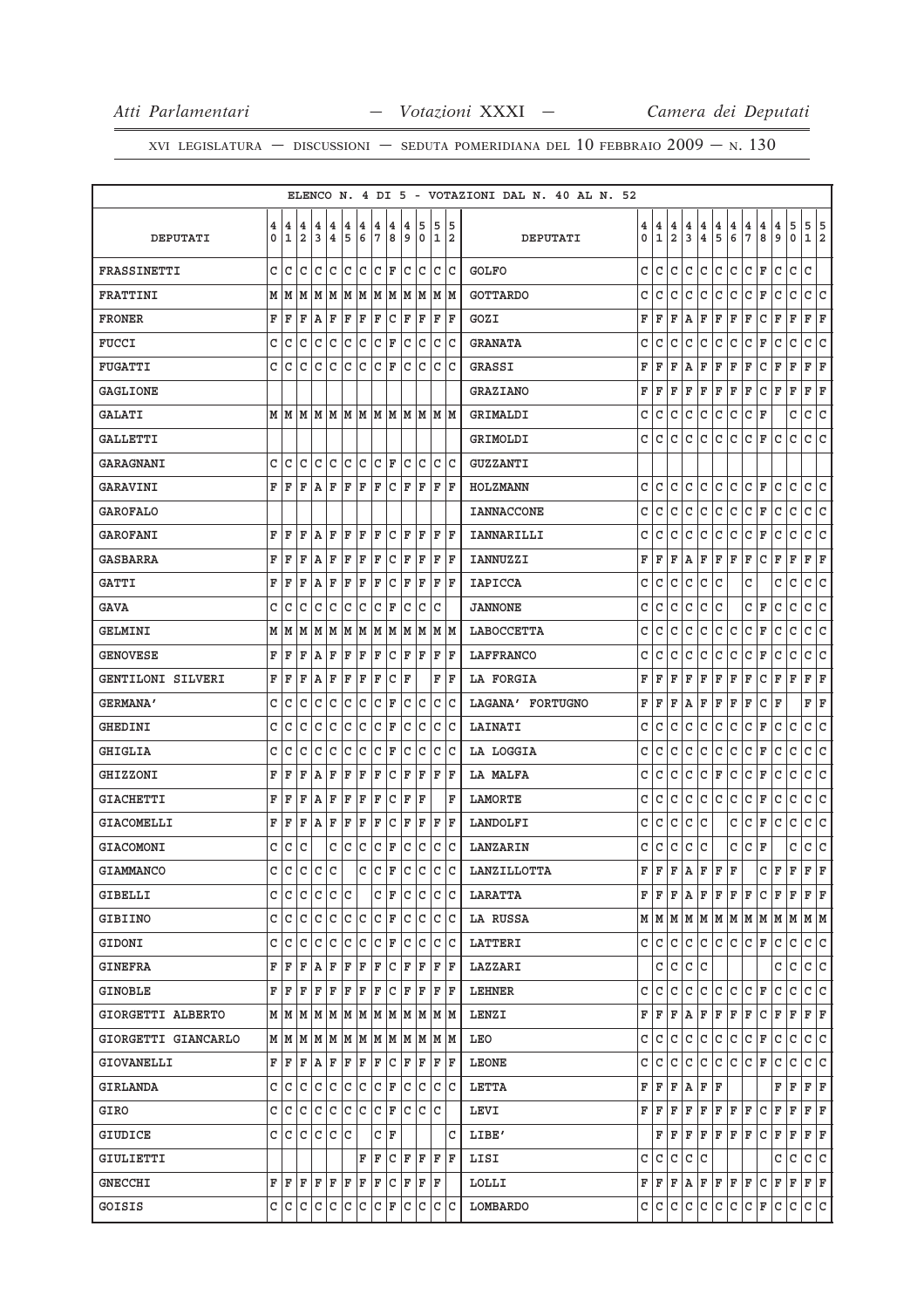|                      |     |              |                |                                                                                                                                                       |                     |     |           |              |              |    |                                                                             |      |    | ELENCO N. 4 DI 5 - VOTAZIONI DAL N. 40 AL N. 52 |   |              |                |              |     |                |                          |                    |              |     |             |                                                                             |
|----------------------|-----|--------------|----------------|-------------------------------------------------------------------------------------------------------------------------------------------------------|---------------------|-----|-----------|--------------|--------------|----|-----------------------------------------------------------------------------|------|----|-------------------------------------------------|---|--------------|----------------|--------------|-----|----------------|--------------------------|--------------------|--------------|-----|-------------|-----------------------------------------------------------------------------|
|                      | 4   | 4            | 4              | 4                                                                                                                                                     | 4                   | 4   | 4         | 4            | 4            | 4  | 5                                                                           | 5    | 5  |                                                 | 4 | 4            | 4              | 4            | 4   | $\overline{4}$ | 4                        | 4                  | 4            | 4   | 5           | 5<br>5                                                                      |
| DEPUTATI             | 0   | $\mathbf{1}$ | $\overline{a}$ | 3                                                                                                                                                     | 4                   | 5   | 6         | 7            | 8            | 9  | 0                                                                           | 1 2  |    | DEPUTATI                                        | 0 | $\mathbf{1}$ | $\overline{2}$ | 3            | 4   | 5              | 6                        | 7                  | 8            | و   | $\mathbf 0$ | 1<br>2                                                                      |
| LO MONTE             | c l | lc.          | C              |                                                                                                                                                       |                     |     |           |              |              |    | $C C C F C C C C$                                                           |      |    | MATTESINI                                       |   |              |                |              |     |                |                          |                    |              |     |             |                                                                             |
| LO MORO              |     |              |                |                                                                                                                                                       |                     |     |           |              |              |    |                                                                             |      |    | MAZZARELLA                                      | F | F            | F              | F            | F   | F              | ΙF                       | F                  | l A          | F   | F           | F<br>ΙF                                                                     |
| LO PRESTI            | C   | C            | C              | c                                                                                                                                                     | С                   | C   | С         |              | C F          | С  | С                                                                           | c Ic |    | MAZZOCCHI                                       | М | M            | M              | M            | M   | M              | M                        | M                  | M            | M   | M           | M  M                                                                        |
| <b>LORENZIN</b>      | С   | C            | C              | С                                                                                                                                                     | С                   | C   | C         |              | C F          | С  | С                                                                           | C C  |    | MAZZONI                                         | C | C            | C              | C            | C   | C              | C                        | C                  | F            | C   | C           | lc.<br>lc                                                                   |
| LOSACCO              | F   | F            | F              |                                                                                                                                                       | F                   |     | F         | F            | С            | F  | F                                                                           | F    | ΙF | MAZZUCA                                         | C | C            | C              | C            | C   | С              | С                        | c                  | F            | С   | С           | C<br>C                                                                      |
| LOVELLI              | F   | F            | F              | Α                                                                                                                                                     | F                   | F   | F         | F            | С            | F  | F                                                                           | F    | ΙF | MECACCI                                         | F | F            | F              | Α            | F   | ΙF             | F                        | ΙF                 | $\mathtt{C}$ | F   | F           | F<br> F                                                                     |
| LUCA'                | F   | F            | F              | A                                                                                                                                                     | F                   | F   | F         | F            | С            | F  | F                                                                           | F    | F  | MELANDRI                                        | F | F            | F              | Α            | ΙF  |                |                          | F                  |              |     |             | F                                                                           |
| LULLI                | F   | F            | F              | $\mathbf{A}$                                                                                                                                          | F                   | F   | F         | F            | С            | F  | F                                                                           | F    | ΙF | MELCHIORRE                                      | М | M            | M              | M            |     |                | M   M   M   M   M        |                    |              |     | M           | M M                                                                         |
| LUNARDI              | С   | C            | C              | C                                                                                                                                                     | С                   | С   | С         | c            | F            | С  | С                                                                           | c    | C  | MELIS                                           | F | F            | F              | Α            | F   | F              | F                        | F                  | C            | F   | F           | F<br>F                                                                      |
| LUONGO               | F   | F            | F              | F                                                                                                                                                     | F                   | F   | F         | F            | С            | F  | F                                                                           | F    | ΙF | <b>MELONI</b>                                   | C | C            | C              | C            | C   | C              | C                        | C                  | F            | C   | C           | C<br>C                                                                      |
| LUPI                 | т   | т            | т              | т                                                                                                                                                     | т                   | т   | т         | т            | т            | т  | т                                                                           | TIT  |    | <b>MENIA</b>                                    | M | M            | M              | M            | MM  |                | MM                       |                    | M  M         |     | М           | MM                                                                          |
| LUSETTI              | F   | F            | F              | A                                                                                                                                                     | F                   | F   | F         | F            | C            | F  | F                                                                           | F    | ΙF | MERLO GIORGIO                                   | F | F            | F              | F            | F   |                | F                        | F                  | C            | F   | $\mathbf F$ | F<br>F                                                                      |
| LUSSANA              | С   | C            | C              | C                                                                                                                                                     | С                   | C   | С         | C            | F            | С  | C                                                                           | c  c |    | MERLO RICARDO ANTONIO                           |   |              |                |              |     |                |                          |                    |              |     |             |                                                                             |
| MACCANTI             | с   | C            | C              | C                                                                                                                                                     | С                   | С   | С         | c            | F            | С  | С                                                                           | C C  |    | <b>MERLONI</b>                                  | F | F            | F              | Α            | F   | F              | F                        | ΙF                 | C            | F   | $\mathbf F$ | F<br>F                                                                      |
| MADIA                | F   | F            | F              | F                                                                                                                                                     | F                   | F   | F         | F            | С            | ΙF | F                                                                           | F    | ΙF | <b>MESSINA</b>                                  | F | F            | F              | F            | F   | F              | F                        | F                  | C            | F   | F           | F<br>F                                                                      |
| MALGIERI             | C   | С            | С              |                                                                                                                                                       | C C C               |     | C         |              | C F          |    |                                                                             |      |    | <b>META</b>                                     | F |              | F              | F            | F   | F              | F                        | F                  | C            | F   | F           | F<br>F                                                                      |
| <b>MANCUSO</b>       | с   | C            | C              | C                                                                                                                                                     |                     | C I | C         |              | C F          | C  | C                                                                           | C C  |    | MICCICHE'                                       | М | M            | M              | М            | M   | M              | M                        | M                  | M            | M   | M           | M<br>M                                                                      |
| MANNINO              | F   | ΙF           | F              | F                                                                                                                                                     |                     |     |           |              |              |    | F                                                                           | F F  |    | MIGLIAVACCA                                     | F | F            | F              | A            | F   | F              | F                        | F                  | С            | F   | $\mathbf F$ | F<br>F                                                                      |
| MANNUCCI             | C   | C            | C              | C                                                                                                                                                     | $\mathtt{C}$        | C   | C         | $\mathsf{C}$ | F            | C  | C                                                                           | C    | C  | MIGLIOLI                                        | F | F            | F              | Α            | F   | F              | F                        | F                  | C            | F   | F           | F<br> F                                                                     |
| MANTINI              |     |              |                |                                                                                                                                                       |                     |     |           |              |              |    | $M$   $M$   $M$   $M$   $M$   $M$   $M$   $M$   $M$   $M$   $M$   $M$   $M$ |      |    | MIGLIORI                                        | C | C            | C              | C            | C   | $\mathsf{C}$   | lc.                      | lc                 | F            | C   | C           | c<br>c                                                                      |
| <b>MANTOVANO</b>     |     | M   M        | M              |                                                                                                                                                       |                     |     |           |              |              |    | M  M  M  M  M  M  M  M  M  M                                                |      |    | MILANATO                                        | C | C            | C              | C            | C   | C              | C                        | C                  | F            | C   | C           | lc.<br>С                                                                    |
| MARAN                | F   | F            | F              | A                                                                                                                                                     | F                   | F   | F         | F            | С            | F  | F                                                                           | F    | ΙF | MILANESE                                        | C | C            | C              | C            | C   | C              | C                        | C                  | F            | C   | C           | C<br>C                                                                      |
| MARANTELLI           | F   | F            | F              | A                                                                                                                                                     | F                   | F   | F         | F            | C            | F  | F                                                                           | F    | ΙF | MILO                                            | C | A            | C              | C            | C   | C              | lc.                      | l c                | F            | C   | C           | lc.<br> c                                                                   |
| MARCHI               | F   | F            | F              | ١A                                                                                                                                                    | F                   | F   | F         | F            | с            | F  | F                                                                           | F    | ΙF | MINARDO                                         |   | C            | C              | C            | C   | C              | C                        | $\mathtt{C}$       | F            | C   | C           | c<br>c                                                                      |
| MARCHIGNOLI          |     | F F          | F              | ا A                                                                                                                                                   | F                   | F   | F         | F            | C            | F  | F                                                                           | F F  |    | <b>MINASSO</b>                                  | C | С            | C              | $\mathtt{C}$ | С   | $\mathtt{C}$   | l c                      | c                  | F            | С   | С           | c<br> c                                                                     |
| MARCHIONI            | FΙ  | F            | F              | ١A                                                                                                                                                    | F F                 |     | F         | F            | $\mathtt{C}$ | F  | F                                                                           | F    | F  | MINNITI                                         | F | $\mathbf F$  | F              | A            | F   | $\mathbf F$    | F                        | F                  | $\mathtt{C}$ | F   | F           | l F<br>F                                                                    |
| MARGIOTTA            |     | FF           | ΙF             |                                                                                                                                                       | $A$ $F$ $F$ $F$ $F$ |     |           |              |              |    | $C$ $F$ $F$ $F$ $F$                                                         |      |    | MIOTTO                                          | F | ΙF           | F              | A            | F   | ΙF             | F                        | F                  | C            | F   | F           | lF.<br>F                                                                    |
| <b>MARIANI</b>       |     |              |                |                                                                                                                                                       |                     |     |           |              |              |    | F F F A F F F F C F F                                                       | F F  |    | <b>MISIANI</b>                                  | F | ΙF           | F              | F            | F   | ΙF             | F                        | ΙF                 | С            | F   | F           | F F                                                                         |
| MARINELLO            |     | C C          | C              | c                                                                                                                                                     | С                   | c   | c         |              | C F          | C  | С                                                                           | C C  |    | MISITI                                          | F | F            | F              | F            | F   |                | F                        | F                  | С            | F   | $\mathbf F$ | F<br>F                                                                      |
| MARINI CESARE        |     |              |                |                                                                                                                                                       |                     |     |           |              |              |    | F F F A F F F F C F F F F F F                                               |      |    | MISTRELLO DESTRO                                |   | c            | l C            | lc.          |     |                | $ c c c c _{\mathbf{F}}$ |                    |              | l C | lc.         | c c                                                                         |
| MARINI GIULIO        |     | c  c         |                | C C C C C C F C                                                                                                                                       |                     |     |           |              |              |    | $\mathsf{C}$                                                                | C C  |    | <b>MISURACA</b>                                 |   |              |                |              |     |                |                          |                    | F            |     | c           | C<br>lc.                                                                    |
| MARONI               |     |              |                |                                                                                                                                                       |                     |     |           |              |              |    | MMMMMMMMMMMMMM                                                              |      |    | MOFFA                                           | c | lc.          | C              | C            | C   | C              | lc.                      | lc.                | F            | C   | С           | c<br>lc.                                                                    |
| <b>MARROCU</b>       |     |              |                |                                                                                                                                                       |                     |     |           |              |              |    |                                                                             |      |    | MOGHERINI REBESANI                              | F | F            | F              | Α            | F   | F              |                          | F                  | C            | ΙF  | F           | F<br>F                                                                      |
| MARSILIO             |     | c Ic         | C              |                                                                                                                                                       |                     |     |           |              |              |    | c c                                                                         | c c  |    | MOLES                                           | C | l C          | lc.            | lc.          | lc. | lc.            | c                        | $ c _{\mathbf{F}}$ |              |     | C           | c c                                                                         |
| MARTELLA             |     |              |                |                                                                                                                                                       |                     |     |           |              |              |    | F F F A F F F F C F F F F F                                                 |      |    | MOLGORA                                         |   |              |                |              |     |                |                          |                    |              |     |             | $M$   $M$   $M$   $M$   $M$   $M$   $M$   $M$   $M$   $M$   $M$   $M$   $M$ |
| MARTINELLI           |     | C C          |                |                                                                                                                                                       |                     |     |           |              |              |    | $\mathsf{C}$<br>C                                                           | C C  |    | MOLTENI LAURA                                   | C | С            | C              | C            | C   | C              | С                        | C                  | F            | C   | C           | C C                                                                         |
| <b>MARTINI</b>       |     |              |                | C C C C C C C C F                                                                                                                                     |                     |     |           |              |              |    | c c c c                                                                     |      |    | MOLTENI NICOLA                                  | C | lc.          | lc.            | l c          | lc. | c              | c                        | C F                |              | lc. | lc.         | c c                                                                         |
| MARTINO ANTONIO      |     | C C          | c              | C                                                                                                                                                     |                     | c   | $\vert$ C |              | $ C $ F      |    | $\mathsf{C}$<br>C                                                           | C C  |    | <b>MONAI</b>                                    | F | F            | F              | F            | F   | F              | F                        | F                  | ١A           | F   | F           | F<br>F                                                                      |
| MARTINO PIERDOMENICO |     |              |                | $\mathbf{F} \left  \mathbf{F} \right  \mathbf{F} \left  \mathbf{A} \right  \mathbf{F} \left  \mathbf{F} \right  \mathbf{F} \left  \mathbf{F} \right $ |                     |     |           |              |              |    | C F F F F                                                                   |      |    | MONDELLO                                        |   | C C          |                | С            | l C | l C            | c                        | c                  | F            | c   | c           | c c                                                                         |
| <b>MASTROMAURO</b>   |     |              |                | $\mathbf{F} \left  \mathbf{F} \right  \mathbf{F} \left  \mathbf{A} \right  \mathbf{F} \left  \mathbf{F} \right  \mathbf{F} \left  \mathbf{F} \right $ |                     |     |           |              |              |    | $C$ $F$ $F$ $F$ $F$                                                         |      |    | MONTAGNOLI                                      | C | C            | l C            | C            | lc. | C              | c                        | $ c _{\mathbf{F}}$ |              | c   | c           | c c                                                                         |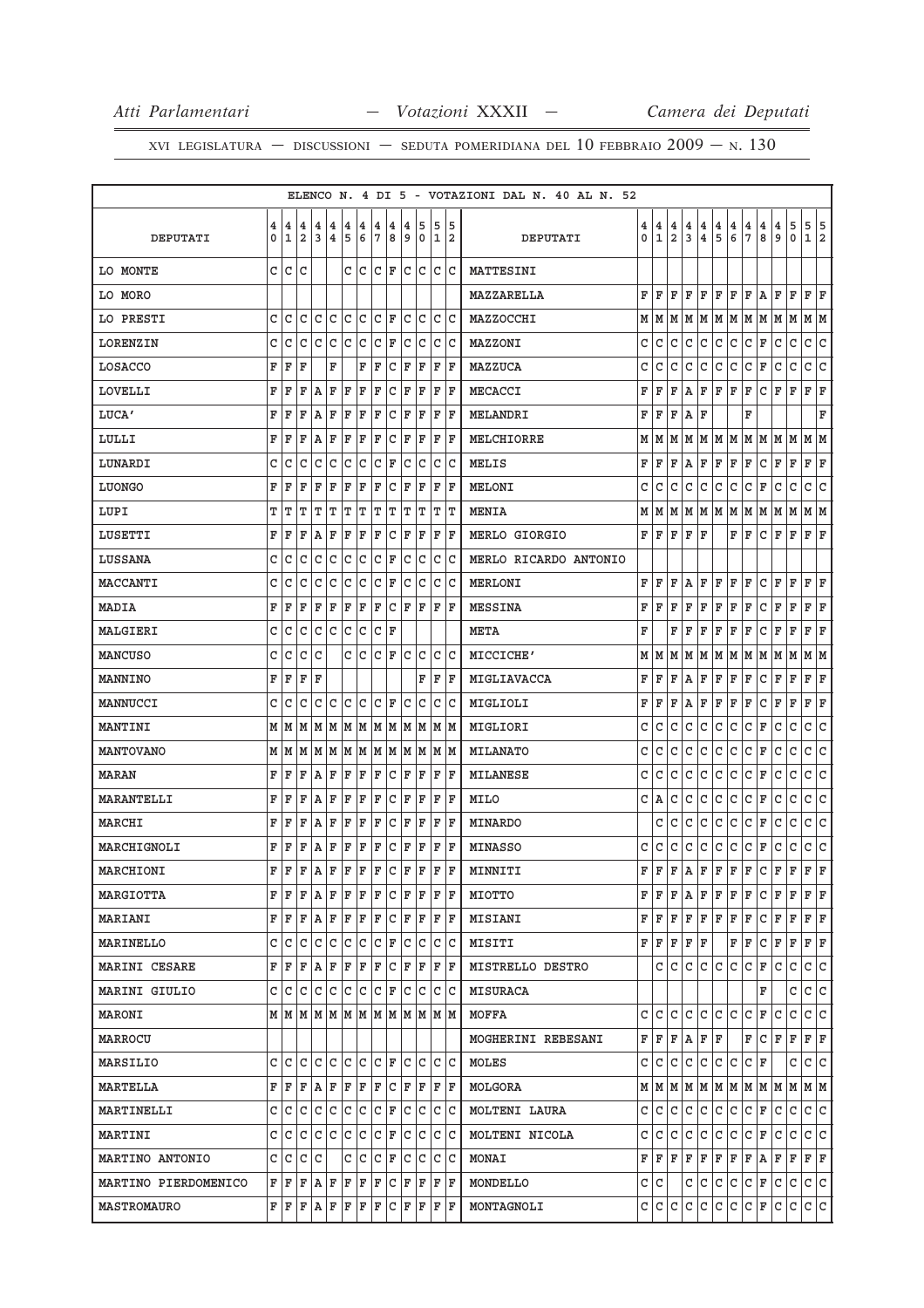|                   |              |                                                                                                                      |     |                              |                         |     |     |            |         |     |                           |     |       | ELENCO N. 4 DI 5 - VOTAZIONI DAL N. 40 AL N. 52 |   |              |              |              |              |              |                                       |                                       |                                       |                                       |                                       |                                       |                                       |
|-------------------|--------------|----------------------------------------------------------------------------------------------------------------------|-----|------------------------------|-------------------------|-----|-----|------------|---------|-----|---------------------------|-----|-------|-------------------------------------------------|---|--------------|--------------|--------------|--------------|--------------|---------------------------------------|---------------------------------------|---------------------------------------|---------------------------------------|---------------------------------------|---------------------------------------|---------------------------------------|
|                   | 4            | 4                                                                                                                    | 4   | 4                            | 4                       | 4   | 4   | 4          | 4       | 4   | 5                         | 5   | 15    |                                                 | 4 | 4            | 4            | 4            | 4            | 4            |                                       |                                       |                                       |                                       |                                       |                                       |                                       |
| DEPUTATI          | 0            | 1                                                                                                                    | 2   | 3                            | $\overline{\mathbf{4}}$ | 5   | 6   | $\sqrt{7}$ | 8       | و   | 0                         |     | 1 2   | DEPUTATI                                        | 0 | 1            | 2            | 3            | $\bf{4}$     | 5            | $\begin{array}{c} 4 \\ 6 \end{array}$ | $\begin{array}{c} 4 \\ 7 \end{array}$ | $\begin{array}{c} 4 \\ 8 \end{array}$ | $\begin{array}{c} 4 \\ 9 \end{array}$ | $\begin{array}{c} 5 \\ 0 \end{array}$ | $\begin{array}{c} 5 \\ 1 \end{array}$ | $\begin{array}{c} 5 \\ 2 \end{array}$ |
| MORASSUT          | F            | ΙF                                                                                                                   | F   | AF                           |                         | ΙF  | ΙF  |            | F C F   |     | ΙF                        |     | F F   | PAOLINI                                         | C | lc.          | $\mathtt{C}$ | $\mathsf{C}$ | c            | C            | c                                     | l c                                   | F                                     |                                       | C                                     | c                                     | $\overline{c}$                        |
| MORONI            | c            | lс                                                                                                                   | C   |                              | C C                     |     |     |            |         |     | c Ic                      |     | c c   | PAPA                                            | C | C            | C            | С            | C            | C            | C                                     | C                                     | F                                     | C                                     | C                                     | C                                     | c                                     |
| MOSCA             | F            | ΙF                                                                                                                   | F   | ١A                           | F                       | ΙF  | F   | F          | C       | F   | ΙF                        | F   | ١F    | PARISI ARTURO MARIO L.                          |   |              |              |              |              |              | F                                     | F                                     | C                                     | F                                     | F                                     | F                                     | F                                     |
| MOSELLA           | F            | F                                                                                                                    | F   | A                            | ΙF                      | F   | ΙF  | F          | C F     |     | F                         |     | F  F  | PARISI MASSIMO                                  | C | C            | lc.          | C            | lc.          | C            | lc.                                   | C                                     | F                                     | C                                     | C                                     | C                                     | C                                     |
| <b>MOTTA</b>      | F            | ΙF                                                                                                                   | F   | AF                           |                         | F   | ΙF  | F          | l C     | F   | F                         | F   | ١F    | PAROLI                                          | C | C            | C            | C            | C            | C            | С                                     | C                                     | F                                     | C                                     | C                                     | C                                     | C                                     |
| MOTTOLA           | C            | C                                                                                                                    | C   | lc.                          | $\mathtt{C}$            | c   | lc  | $ c $ F    |         | c   | lc.                       |     | c c   | <b>PASTORE</b>                                  | C | C            | C            | C            | C            | $\mathtt{C}$ | c                                     | C                                     | F                                     | C                                     | C                                     | C                                     | C                                     |
| <b>MUNERATO</b>   | C            | C                                                                                                                    | C   | lc                           | $\mathtt{C}$            | lc. | lc. |            | $ C $ F | lc. | lc.                       |     | lc lc | <b>PATARINO</b>                                 | C | C            | C            | $\mathtt{C}$ | $\mathsf{C}$ | $\mathtt{C}$ | c                                     | $\mathtt{C}$                          | $\mathbb F$                           | C                                     | C                                     | $\mathtt{C}$                          | $\overline{\mathsf{c}}$               |
| MURA              | F            | F                                                                                                                    | F   | F                            | ΙF                      | F   | ΙF  | F          | ١A      |     | F                         | F   | ١F    | PECORELLA                                       | C | C            | C            | C            | C            | C            | lc                                    | C                                     | F                                     | C                                     | C                                     | C                                     | C                                     |
| <b>MURER</b>      | F            | ΙF                                                                                                                   | ΙF  | ΙF                           | ΙF                      | lF. | ΙF  | lF.        | $ C $ F |     | lF.                       |     | F  F  | <b>PEDOTO</b>                                   | F | F            | F            |              | F            | F            | F                                     | F                                     | C                                     | F                                     | F                                     | F                                     | F                                     |
| MURGIA            |              |                                                                                                                      |     |                              |                         |     |     |            |         |     |                           |     |       | PELINO                                          | C | C            | C            |              | C            | C            | C                                     | C                                     | F                                     | C                                     | C                                     | C                                     | C                                     |
| MUSSOLINI         | c            | lc.                                                                                                                  | С   | c c                          |                         | c c |     | $ C $ F    |         |     | C C                       |     | c c   | PELUFFO                                         | F | F            | F            | А            | F            | F            | F                                     | F                                     | C                                     | F                                     | F                                     | F                                     | F                                     |
| <b>NACCARATO</b>  |              | F                                                                                                                    | F   | l A                          | ΙF                      | F   | ΙF  | F          | lc.     | F   | F                         | ΙF  | ١F    | PEPE ANTONIO                                    | C | C            | C            | C            | C            | C            | l C                                   | C                                     | F                                     | C                                     | C                                     | C                                     | C                                     |
| NANNICINI         | F            | ΙF                                                                                                                   | ΙF  | F                            | ΙF                      | F   | ΙF  | F          |         |     | C F F                     |     | F F   | PEPE MARIO (PD)                                 | F | F            | F            | Α            | F            | $\mathbf F$  | F                                     | F                                     | С                                     | F                                     | F                                     | F                                     | F                                     |
| NAPOLI ANGELA     | C            | C                                                                                                                    | C   | lc                           | $\mathtt{C}$            | lc. | lc. | $ c _F$    |         | lc. | lc.                       |     | c c   | PEPE MARIO (PDL)                                |   |              |              |              |              |              |                                       |                                       |                                       |                                       |                                       |                                       |                                       |
| NAPOLI OSVALDO    | c            | ١c                                                                                                                   | C   | C                            | C                       | lc. | lc. | $ C $ F    |         | C   | lc.                       | lc. | ١c    | PERINA                                          | C | C            | C            | C            | C            | C            |                                       |                                       |                                       | c                                     | C                                     | C                                     | C                                     |
| <b>NARDUCCI</b>   | F            | F                                                                                                                    | F   | AF                           |                         | lF. | ΙF  | lF.        | $ C $ F |     | ΙF                        | ΙF  | ΙF    | PES                                             |   |              |              |              |              |              |                                       |                                       |                                       |                                       |                                       |                                       |                                       |
| <b>NARO</b>       | F            | ΙF                                                                                                                   | F   | ΙF                           |                         |     |     |            |         |     |                           |     |       | <b>PESCANTE</b>                                 | М | lм           | M            | М            | M            | M            | lм                                    | M                                     | M                                     | M                                     | М                                     | M                                     | lм                                    |
| <b>NASTRI</b>     | c            | C                                                                                                                    | C   |                              | c c                     | c c |     | $ C $ F    |         |     | c c                       |     | c c   | PETRENGA                                        | C | C            | C            | C            | C            | C            | l C                                   | c                                     | F                                     | С                                     | С                                     | C                                     | c                                     |
| <b>NEGRO</b>      | C            | C                                                                                                                    | C   | lc                           | l c                     | c   | c   | $ C $ F    |         | c   | lc.                       |     | c c   | PEZZOTTA                                        | F | F            | F            | F            | F            | $\mathbf F$  | F                                     | F                                     | F                                     | F                                     | F                                     | F                                     | F                                     |
| <b>NICCO</b>      | F            | F                                                                                                                    | F   | AF                           |                         | ΙF  | F   | F          | A       | F   | F                         | F   | ΙF    | <b>PIANETTA</b>                                 | C | C            | C            | C            | C            | $\mathtt{C}$ | c                                     | C                                     | F                                     | C                                     | C                                     | $\mathtt{C}$                          | C                                     |
| <b>NICOLAIS</b>   | F            | F                                                                                                                    | F   | AF                           |                         | F   | F   | F          | c       | ΙF  | F                         | F   | ΙF    | PICCHI                                          | C | C            | C            | C            | C            | C            | lc                                    | C                                     | F                                     | C                                     | C                                     | C                                     | C                                     |
| NICOLUCCI         | c            | l C                                                                                                                  | C   | C                            | lc.                     | lc. | lc. | C  F       |         | lc. | lc.                       | lc  | lc    | <b>PICCOLO</b>                                  | F | F            | F            | A            | F            | F            | F                                     | F                                     | С                                     | F                                     | F                                     | F                                     | F                                     |
| <b>NIRENSTEIN</b> |              | c c                                                                                                                  | lc. | c c                          |                         |     |     |            |         |     |                           |     |       | PICIERNO                                        | F | F            | F            | Α            | F            | F            | F                                     | F                                     | С                                     | F                                     | F                                     | F                                     | F                                     |
| <b>NIZZI</b>      |              |                                                                                                                      |     |                              |                         |     |     |            |         |     |                           |     |       | PIFFARI                                         | F | F            | F            | F            | F            | F            | F                                     | F                                     | C                                     | F                                     | F                                     | F                                     | F                                     |
| NOLA              | c            | ГC                                                                                                                   | C   | $ c c c c c _{\mathbf{F}}$   |                         |     |     |            |         |     | lc lc lc                  |     |       | PILI                                            | С | C            | C            | С            | C            | C            | l C                                   | C                                     | F                                     | С                                     | C                                     | C                                     | $\overline{\mathsf{c}}$               |
| <b>NUCARA</b>     | $\mathtt{C}$ | c                                                                                                                    |     | $ c c c c c c _{\mathbf{F}}$ |                         |     |     |            |         |     |                           |     |       | PINI                                            | C | $\mathtt{C}$ | c            | $\mathtt{C}$ | c            | $\mathtt{C}$ | c                                     | c                                     | F                                     | c                                     | $\mathtt{C}$                          | c                                     | c                                     |
| OCCHIUTO          |              | FF                                                                                                                   | ΙF  | F F F F                      |                         |     |     | F C        |         |     |                           |     |       | PIONATI                                         | C | lc.          | $\mathtt{C}$ | $\mathtt{C}$ | lc.          | C            | lc.                                   | l c                                   | F                                     | lc.                                   | $\mathtt{C}$                          | C                                     | c                                     |
| OLIVERIO          |              |                                                                                                                      |     |                              |                         |     |     |            |         |     | F F F A F F F F C F F     |     | IF IF | <b>PIROVANO</b>                                 | C | C            | C            | $\mathtt{C}$ | C            | C            | c                                     | с                                     | F                                     | C                                     | C                                     | C                                     | lc.                                   |
| OPPI              |              |                                                                                                                      |     |                              |                         |     |     |            |         |     |                           |     |       | PISACANE                                        | F | F            | F            | F            | F            | F            | F                                     | F                                     | С                                     | F                                     | F                                     | F                                     | ΙF                                    |
| ORLANDO ANDREA    |              | $\mathbf{F}   \mathbf{F}   \mathbf{F}   \mathbf{A}   \mathbf{F}   \mathbf{F}   \mathbf{F}   \mathbf{F}   \mathbf{C}$ |     |                              |                         |     |     |            |         |     |                           |     | F     | PISICCHIO                                       | F | F            | F            |              | $\mathbf F$  | F            | F                                     | F                                     | A                                     |                                       |                                       |                                       |                                       |
| ORLANDO LEOLUCA   |              |                                                                                                                      |     |                              |                         |     |     |            |         |     |                           |     |       | PISO                                            | C | C            | C            |              |              |              |                                       |                                       |                                       | C                                     | С                                     | $\mathsf{C}$                          | lc.                                   |
| ORSINI            |              | c c                                                                                                                  | lc. | c c c                        |                         |     |     |            |         |     |                           |     |       | PISTELLI                                        |   |              |              |              |              |              |                                       |                                       |                                       |                                       |                                       |                                       |                                       |
| <b>PAGANO</b>     |              | c c c                                                                                                                |     | c c                          |                         |     |     |            | C F     |     | C                         |     | c c   | PITTELLI                                        |   |              |              |              |              |              |                                       |                                       |                                       |                                       |                                       |                                       |                                       |
| PAGLIA            |              |                                                                                                                      |     |                              |                         |     |     |            |         |     |                           |     |       | PIZZETTI                                        | F | F            | F            | Α            | F            | F            | F                                     | F                                     | C                                     | F                                     | $\mathbf F$                           | F                                     | F                                     |
| PALADINI          |              | FF                                                                                                                   | F   | F F                          |                         | F F |     | ΙF         |         |     | F F F                     |     |       | PIZZOLANTE                                      | C | C            | C            | С            | C            | C            | l C                                   | с                                     | F                                     | C                                     | С                                     | С                                     | С                                     |
| PALAGIANO         |              | FF                                                                                                                   | F   | F F                          |                         |     | F   | F          | C F     |     | F                         |     | F  F  | POLI                                            | F | F            | F            | F            |              | F            | F                                     | F                                     | С                                     | F                                     | F                                     | F                                     | F                                     |
| PALMIERI          |              | $C C C C C C C F$                                                                                                    |     |                              |                         |     |     |            |         |     | c c c c                   |     |       | POLIDORI                                        | C | l C          | C            | C            | c            | C            | l C                                   | c                                     | F                                     | C                                     | $\mathtt{C}$                          | c.                                    | c                                     |
| PALOMBA           |              | FF                                                                                                                   | F   | F F                          |                         |     | F   | F          |         |     | $A$ $F$ $F$               |     | F  F  | POLLASTRINI                                     | F | F            | F            | F            | F            | F            | F                                     | F                                     | с                                     | F                                     | F                                     | F                                     | F                                     |
| PALUMBO           |              |                                                                                                                      |     |                              |                         |     |     |            |         |     | C C C C C C C F C C C C C |     |       | POLLEDRI                                        | C | C            | С            | C            | C            | C            | l C                                   | C                                     | F                                     | c                                     | $\mathtt{C}$                          | C                                     | c                                     |
| PANIZ             |              | c c c c c                                                                                                            |     |                              |                         |     |     |            |         |     | c c F c c c c             |     |       | POMPILI                                         | F | F            | F            | Α            | F            | $\mathbf F$  | F                                     | F                                     | c                                     | F                                     | F                                     | F F                                   |                                       |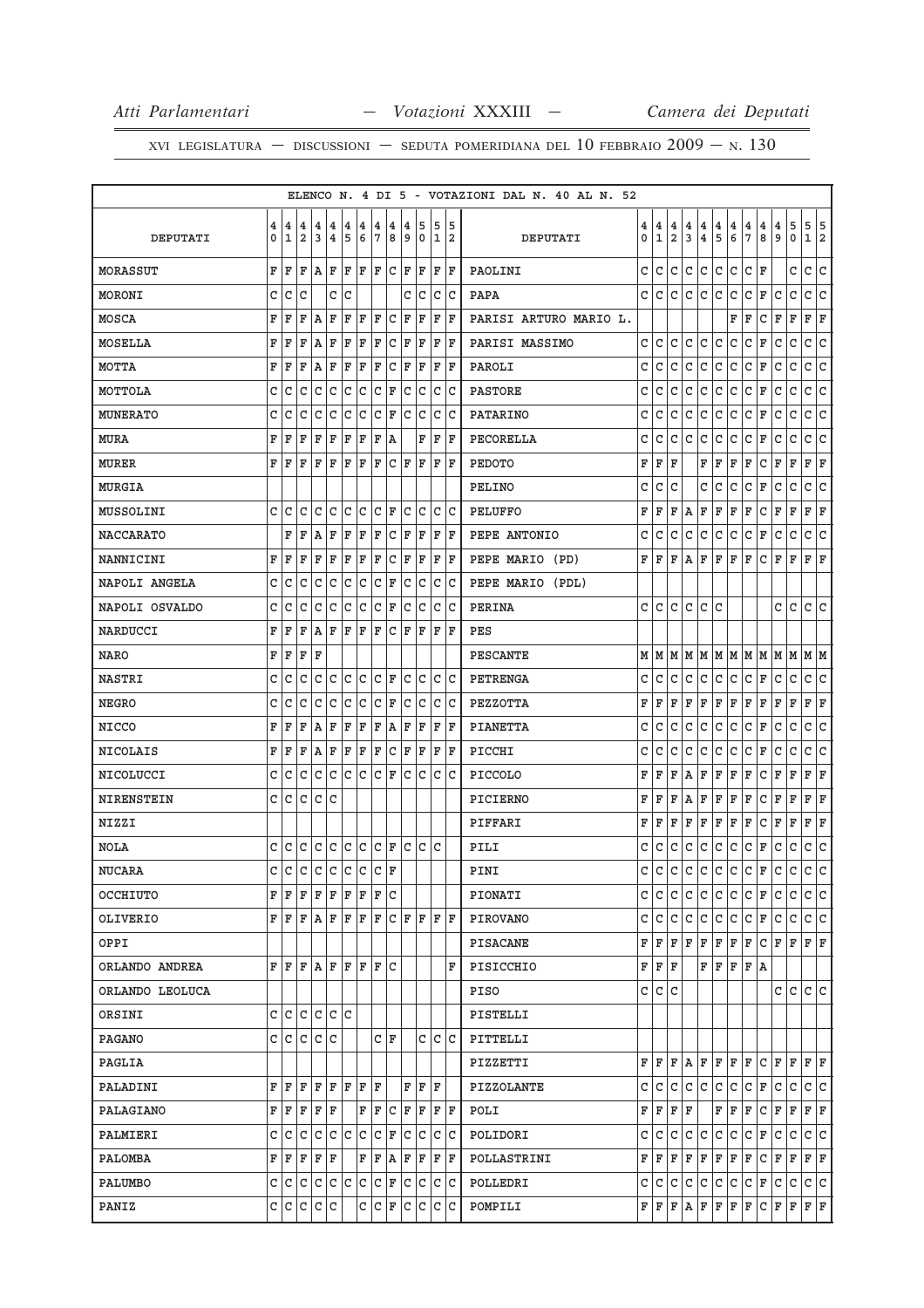|                    |      |              |                         |                                                                       |                         |                |                         |              |                    |     |                                                                         |    |       | ELENCO N. 4 DI 5 - VOTAZIONI DAL N. 40 AL N. 52 |   |     |                |              |                         |               |                                       |                                       |                                       |                                       |                                       |                                       |                         |
|--------------------|------|--------------|-------------------------|-----------------------------------------------------------------------|-------------------------|----------------|-------------------------|--------------|--------------------|-----|-------------------------------------------------------------------------|----|-------|-------------------------------------------------|---|-----|----------------|--------------|-------------------------|---------------|---------------------------------------|---------------------------------------|---------------------------------------|---------------------------------------|---------------------------------------|---------------------------------------|-------------------------|
|                    | 4    | 4            | $\overline{\mathbf{4}}$ | 4                                                                     | $\overline{\bf 4}$      | 4              | $\overline{\mathbf{4}}$ | 4            | $\overline{\bf 4}$ | 4   | 5                                                                       | 5  | 15    |                                                 | 4 | 4   | 4              | 4            | $\overline{\mathbf{4}}$ |               |                                       |                                       |                                       |                                       |                                       |                                       |                         |
| DEPUTATI           | 0    | $1\vert2$    |                         | lз                                                                    | $\overline{\mathbf{4}}$ | 5              | 6                       | 7            | 8                  | و   | 0                                                                       |    | 1 2   | DEPUTATI                                        | 0 | ۱ı. | $\overline{2}$ | 3            | $\overline{\mathbf{4}}$ | $\frac{4}{5}$ | $\begin{array}{c} 4 \\ 6 \end{array}$ | $\begin{array}{c} 4 \\ 7 \end{array}$ | $\begin{array}{c} 4 \\ 8 \end{array}$ | $\begin{array}{c} 4 \\ 9 \end{array}$ | $\begin{array}{c} 5 \\ 0 \end{array}$ | $\begin{array}{c} 5 \\ 1 \end{array}$ | $\frac{5}{2}$           |
| PORCINO            |      |              |                         |                                                                       |                         |                |                         |              |                    |     |                                                                         |    |       | RUGGHIA                                         | F | F   | F              | A            | F                       | $\mathbf F$   | F                                     | F                                     | $\mathtt{C}$                          | F                                     | $\mathbf F$                           | F                                     | $\mathbb F$             |
| PORCU              |      |              |                         |                                                                       |                         |                |                         |              |                    |     |                                                                         |    |       | RUSSO ANTONINO                                  | F | F   | F              | Α            | F                       | F             | F                                     | F                                     | lc.                                   | F                                     | F                                     | F                                     | F                       |
| PORFIDIA           | F    | ΙF           | F                       | F                                                                     | F                       | ΙF             | ΙF                      | F            | C                  | F   | ΙF                                                                      | F  | ١F    | RUSSO PAOLO                                     | C | C   | C              | C            | C                       | C             | C                                     | C                                     | F                                     | C                                     | C                                     | C                                     | C                       |
| <b>PORTA</b>       | F    | ΙF           | lF.                     | AF                                                                    |                         | F              | F                       | F            | $ C $ F            |     | F                                                                       |    | F  F  | <b>RUVOLO</b>                                   | F | F   | F              | $\mathbf F$  | F                       | $\mathbf F$   | F                                     | F                                     | c                                     | F                                     | $\mathbf F$                           | F                                     | F                       |
| <b>PORTAS</b>      |      |              |                         |                                                                       |                         |                |                         |              |                    |     |                                                                         |    |       | <b>SAGLIA</b>                                   | C | C   | C              | $\mathtt{C}$ | C                       | $\mathtt{C}$  | l C                                   | $\mathtt{C}$                          | F                                     | C                                     | C                                     | C                                     | C                       |
| PRESTIGIACOMO      |      | M   M   M    |                         | M   M   M   M   M   M   M   M   M                                     |                         |                |                         |              |                    |     |                                                                         |    |       | SALTAMARTINI                                    | C | C   | C              | C            | C                       | $\mathtt{C}$  | c                                     | $\mathtt{C}$                          | F                                     | C                                     | C                                     | $\mathtt{C}$                          | $\vert$ C               |
| PROIETTI COSIMI    | C    | c            | $\mathtt{C}$            | c.                                                                    | c                       | $\overline{c}$ | c                       | $ c $ F      |                    |     | c c                                                                     |    | c c   | <b>SALVINI</b>                                  | C | C   | $\mathsf{C}$   | $\mathtt{C}$ | $\mathtt{C}$            | $\mathtt{C}$  | c                                     | $\mathtt{C}$                          | $\mathbb F$                           | C                                     | $\mathtt{C}$                          | $\mathtt{C}$                          | $\vert$ C               |
| PUGLIESE           | C    | C            | C                       | lc                                                                    | $\mathtt{C}$            | c              | lc                      | $ c $ F      |                    | lc. | lc.                                                                     |    | c c   | <b>SAMMARCO</b>                                 | C | C   | $\mathbf C$    | C            | $\mathsf{C}$            | $\mathtt{C}$  | c                                     | C                                     | F                                     | C                                     | $\mathtt{C}$                          | $\mathsf{C}$                          | C                       |
| <b>QUARTIANI</b>   | F    | ΙF           | F                       | AF                                                                    |                         | F              | F                       | F            | C F                |     | ΙF                                                                      |    | F  F  | <b>SAMPERI</b>                                  | F | F   | F              | A            | F                       | F             | F                                     | F                                     | C                                     | F                                     | F                                     | $\mathbf F$                           | F                       |
| RAINIERI           | C    | C            | $\mathtt{C}$            | lc.                                                                   | lc.                     | c c            |                         | $ C $ F      |                    |     | c c                                                                     |    | c c   | <b>SANGA</b>                                    | F | F   | F              | Α            | F                       | F             | F                                     | F                                     | С                                     | F                                     | F                                     | F                                     | F                       |
| RAISI              | C    | C            | lc.                     | c c                                                                   |                         | c c            |                         | $ C $ F      |                    |     | С                                                                       |    | c c   | SANI                                            | F | F   | F              | Α            | F                       | F             | F                                     | F                                     | С                                     | F                                     | F                                     | F                                     | F                       |
| <b>RAMPELLI</b>    | C    | C            | C                       | lc.                                                                   | c                       | c              | lc                      |              |                    | C   | lc.                                                                     |    | lc lc | <b>SANTAGATA</b>                                | F | F   | F              | Α            | F                       | F             | F                                     | F                                     | С                                     | F                                     | F                                     | F                                     | F                       |
| <b>RAMPI</b>       | F    | ΙF           | ΙF                      | AF                                                                    |                         | F              | ΙF                      | lF.          | C F                |     | ١F                                                                      |    | F   F | <b>SANTELLI</b>                                 | C | C   | $\mathtt{C}$   | $\mathtt{C}$ | C                       | $\mathtt{C}$  | c                                     | $\mathtt{C}$                          | F                                     |                                       |                                       |                                       |                         |
| <b>RAO</b>         |      |              |                         |                                                                       |                         |                |                         |              |                    |     |                                                                         |    |       | <b>SARDELLI</b>                                 | C | C   | $\mathtt{C}$   | $\mathtt{C}$ | $\mathsf{C}$            | $\mathtt{C}$  | c                                     | $\mathtt{C}$                          | F                                     | lc                                    | $\mathtt{C}$                          | $\mathtt{C}$                          | $\overline{c}$          |
| <b>RAVETTO</b>     | c    | C            | C                       | C                                                                     | l c                     | lc.            | lc.                     | CF           |                    | C   | lc.                                                                     |    | lc Ic | SARUBBI                                         | F | F   | F              | Α            | F                       | F             | F                                     | F                                     | C                                     | F                                     | F                                     | F                                     | F                       |
| <b>RAZZI</b>       | F    | ΙF           | F                       | F                                                                     | F                       | F              | F                       | F            | A                  | ΙF  | F                                                                       | ΙF | ΙF    | <b>SAVINO</b>                                   |   |     |                |              |                         |               |                                       |                                       |                                       |                                       |                                       |                                       |                         |
| REALACCI           | F    | l F          | $\mathbf F$             | A                                                                     | F                       | F              | F                       | F            | lc.                | ΙF  | F                                                                       | ΙF | ١F    | SBAI                                            | C | C   | C              | C            | C                       | C             | C                                     | l c                                   | F                                     | C                                     | $\mathtt{C}$                          | C                                     |                         |
| <b>RECCHIA</b>     | F    | F            | F                       | A F                                                                   |                         | F              | F                       | F            | $ c _{\mathbb{F}}$ |     | F                                                                       |    | F F   | SBROLLINI                                       | F | F   | F              | Α            | F                       | $\mathbf F$   | F                                     | F                                     | l C                                   | F                                     | F                                     | F                                     | F                       |
| REGUZZONI          | C    | c            |                         | C                                                                     |                         |                |                         |              |                    |     | C                                                                       |    | lc lc | <b>SCAJOLA</b>                                  | М | M   | M              | M            | M                       |               | MM                                    | lм                                    | M                                     | M                                     | M                                     | MM                                    |                         |
| REPETTI            | C    | $\mathsf{C}$ | C                       | C                                                                     | lc                      | c c            |                         | $ c _F$      |                    | lc. | lc.                                                                     |    | lc lc | <b>SCALERA</b>                                  | C | c   | c              | $\mathtt{C}$ | c                       | $\mathtt{C}$  | c                                     | c                                     | F                                     | c                                     | $\mathtt{C}$                          | $\mathtt{C}$                          | $\vert$ C               |
| <b>RIA</b>         | F    | F            | F                       | AF                                                                    |                         | F              | ΙF                      | F            | c                  | F   | ΙF                                                                      | F  | ΙF    | <b>SCALIA</b>                                   | C | C   | C              | C            | c                       | C             | c                                     | c                                     | $\mathbb F$                           | C                                     | $\mathtt{C}$                          | $\mathtt{C}$                          | $\vert$ C               |
| <b>RIGONI</b>      | F    | ΙF           | F                       | ΙF                                                                    | ΙF                      | F              | ΙF                      | F            | $ C $ F            |     | F                                                                       | ΙF | ΙF    | SCANDROGLIO                                     | C | C   | C              | $\mathtt{C}$ | C                       | $\mathtt{C}$  | lc.                                   | l c                                   | F                                     | C                                     | C                                     | C                                     | c                       |
| <b>RIVOLTA</b>     | C    | l c          | C                       | c c                                                                   |                         | c              | c                       | $ C $ F      |                    |     | c c                                                                     |    | c c   | SCAPAGNINI                                      | C | C   | $\mathtt{C}$   | $\mathtt{C}$ | lc.                     | $\mathtt{C}$  | lc.                                   | $\mathtt{C}$                          | F                                     | C                                     | C                                     | C                                     | C                       |
| <b>ROCCELLA</b>    | c Ic |              | C                       | lc                                                                    | lc.                     | lc.            | c                       | $ c _F$      |                    | C   | lc.                                                                     |    | c c   | SCARPETTI                                       | F | F   | F              | Α            | F                       | $\mathbf F$   | F                                     | F                                     | C                                     | F                                     | $\mathbf F$                           | $\mathbf F$                           | F                       |
| <b>ROMANI</b>      |      |              |                         | c                                                                     | lc                      | lc.            | lc.                     | $ c $ F      |                    |     | c c                                                                     |    | c c   | SCELLI                                          | C | C   | C              | $\mathtt{C}$ | C                       | $\mathtt{C}$  | l C                                   | c                                     | F                                     | C                                     | $\mathtt{C}$                          | C                                     | $\overline{\mathsf{c}}$ |
| <b>ROMANO</b>      | FF   |              | l F                     | $\mathbf{F}$                                                          | le le                   |                |                         | $\mathbf{F}$ |                    |     | C F F                                                                   |    | F  F  | SCHIRRU                                         | F | F   | F              | $\, {\bf A}$ | F                       | $\mathbb F$   | F                                     | F                                     | c                                     | F                                     | $\mathbf F$                           | F                                     | l F                     |
| ROMELE             |      |              |                         |                                                                       |                         |                |                         |              |                    |     |                                                                         |    |       | SCILIPOTI                                       | F | F   | F              | F            | F                       | F             | F                                     | F                                     | F                                     | F                                     | F                                     | F                                     | F                       |
| RONCHI             |      |              |                         |                                                                       |                         |                |                         |              |                    |     |                                                                         |    |       | SERENI                                          | F | F   | F              | A F          |                         | F             | F                                     | F                                     | C                                     | F                                     | $\mathbf F$                           | F F                                   |                         |
| RONDINI            |      | c Ic         |                         |                                                                       |                         |                |                         |              |                    |     |                                                                         |    |       | SERVODIO                                        | F | lF. | F              | Α            | F                       | F             | F                                     | F                                     | c                                     | ΙF                                    | F                                     | F                                     | lF.                     |
| <b>ROSATO</b>      |      |              |                         | F F F A F F F F C F F F F F                                           |                         |                |                         |              |                    |     |                                                                         |    |       | SILIQUINI                                       |   |     |                |              |                         |               |                                       |                                       |                                       |                                       |                                       |                                       |                         |
| ROSSA              |      |              |                         | F F F A F F F F C F F F F F                                           |                         |                |                         |              |                    |     |                                                                         |    |       | SIMEONI                                         | c | C   | C              | C            | C                       | C             | C                                     | C                                     | F                                     | C                                     | C                                     | C                                     | C                       |
| ROSSI LUCIANO      | c  c |              | lc.                     | c c                                                                   |                         | c              | c                       | $ C $ F      |                    |     | c c                                                                     |    | c c   | SIMONETTI                                       | C | C   | C              | C            | c                       | C             | l C                                   | c                                     | F                                     | C                                     | С                                     | С                                     | lc.                     |
| ROSSI MARIAROSARIA |      | c c          | c                       |                                                                       | c c                     |                | c                       | $ C $ F      |                    |     | c c                                                                     |    | c c   | <b>SIRAGUSA</b>                                 | F | F   | F              | Α            | F                       | $\mathbf F$   | F                                     | F                                     | C                                     | F                                     | F                                     | F                                     | F                       |
| ROSSO              | c c  |              | lc.                     | lc.                                                                   | lc.                     | c c            |                         | $ c $ F      |                    |     | c c                                                                     |    | c c   | SISTO                                           | C | c   | lc.            | $\mathtt{C}$ | c                       | C             |                                       |                                       |                                       | C                                     | $\mathtt{C}$                          | c.                                    | c                       |
| <b>ROSSOMANDO</b>  | FF   |              | F                       | AF                                                                    |                         | F F            |                         | F            |                    |     | C F F                                                                   |    | F F   | SOGLIA                                          | C | C   | C              | C            | C                       | C             | C                                     | C                                     | ΙF                                    | С                                     | С                                     | c                                     | c                       |
| ROTA               | F    | ΙF           | F                       | F                                                                     | F                       | F              | F                       | F            | ΙA                 | ΙF  | F                                                                       |    | F  F  | SORO                                            | F | F   | F              | F            | F                       | F             | F                                     | F                                     | C                                     |                                       | F                                     | F                                     | F                       |
| ROTONDI            |      |              |                         | $M$   $M$   $M$   $M$   $M$   $M$   $M$   $M$   $M$   $M$   $M$   $M$ |                         |                |                         |              |                    |     |                                                                         |    |       | SPECIALE                                        | C | C   | C              | C            | l C                     | C             | lc.                                   | с                                     | F                                     | lc.                                   | $\mathtt{C}$                          | c c                                   |                         |
| RUBEN              |      | c  c         |                         | C C C C C F C C C                                                     |                         |                |                         |              |                    |     |                                                                         |    |       | SPOSETTI                                        | F | F   | F              | F            | F                       | F             | F                                     | F                                     | с                                     | F                                     | F                                     | F                                     | F                       |
| RUBINATO           |      |              |                         | F F F A F F                                                           |                         |                |                         |              |                    |     | FF                                                                      |    | F F   | STAGNO D'ALCONTRES                              | C | l C | c              | C            | l C                     | $\mathtt{C}$  | c.                                    | c                                     | F                                     | lc.                                   | C                                     | c c                                   |                         |
| <b>RUGGERI</b>     |      |              | F F F F                 |                                                                       |                         |                |                         |              |                    |     | $\bf{F}$ $\bf{F}$ $\bf{F}$ $\bf{C}$ $\bf{F}$ $\bf{F}$ $\bf{F}$ $\bf{F}$ |    |       | <b>STANCA</b>                                   | C | c   | l C            | $\mathtt{C}$ | c                       | $\mathtt{C}$  | c                                     | c                                     | F                                     | c                                     | $\mathtt{C}$                          | c c                                   |                         |